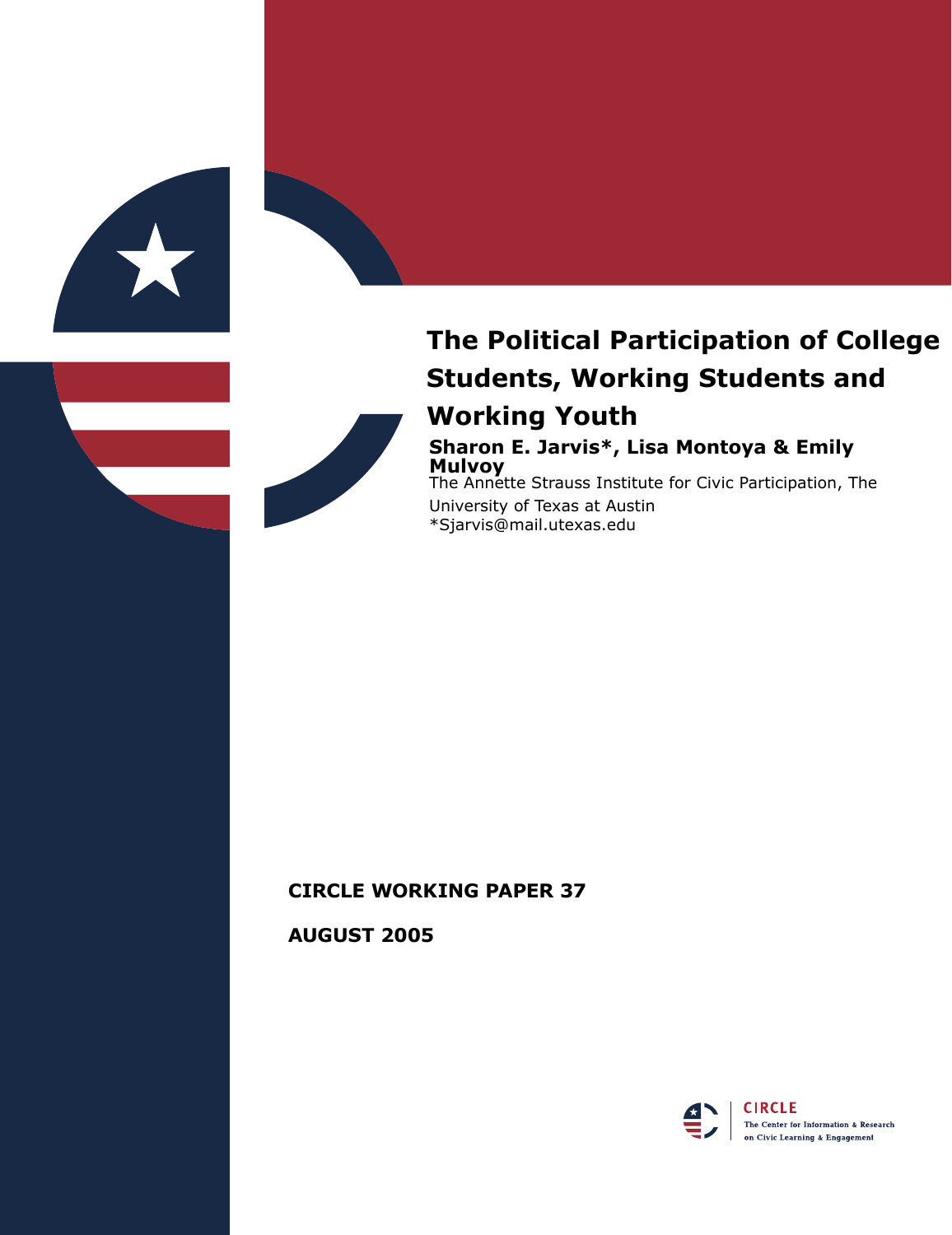#### **ABSTRACT**

Education has long been a powerful predictor in understanding political participation and yet the paths toward earning a college degree have changed considerably in recent years. As tuition costs increase and as schooling option burgeon, today's youth are taking longer to finish their academic programs and are increasingly working as they do so. To learn more about the intersection of education, work and political participation, this paper reports data from a phone survey of over 1,000 19-23 year olds on (1) their schooling and work paths and (2) the political resources, opportunities and participation levels for three categories of young people: college students, working students, and non-college (working) youth. The data show that the most common path for this age group is that of the student worker. The data also show that these student workers report higher levels of political interest, political skills, political mobilization and political participation than their college student and working youth peers. This report suggests that there may be civic correlates to a schooling and work schedule as well as conceptual benefits to examining the education variable in tandem with other measurements that describe the contemporary youth experience.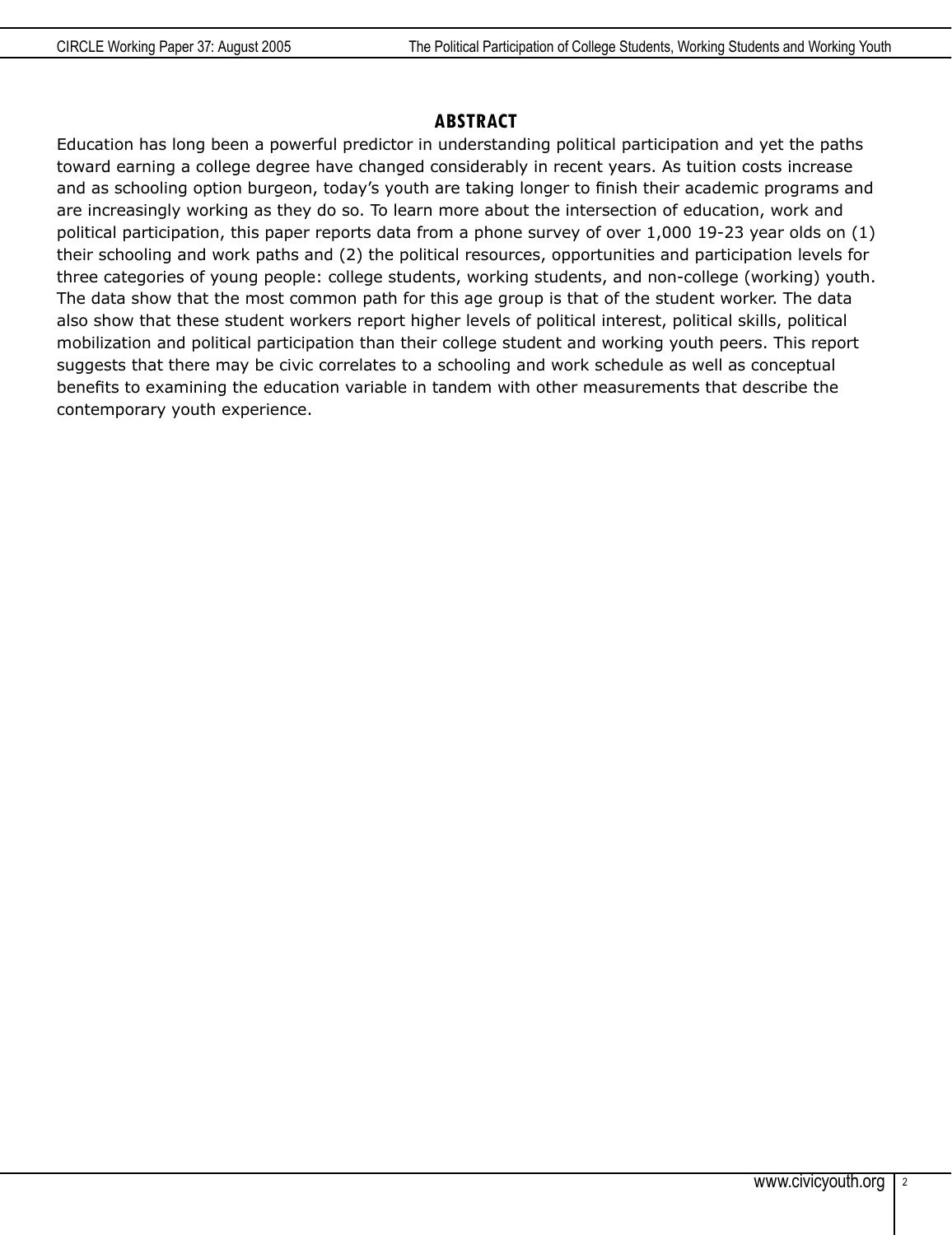Education has long been regarded the seminal variable in predicting political participation in the United States. Indeed, individuals with higher levels of schooling are more likely than their less educated peers to report greater attention to and interest in politics, to follow the news, to possess political information and knowledge and to express a sense of civic duty (Wolfinger & Rosenstone, 1980). This relationship has rich roots in the field of political behavior dating back to some of the earliest studies on political activity (Woodward & Roper, 1950) and is believed to emerge because schooling provides: the knowledge, motivation, and skills to understand and politic matters (Converse, 1988); practice in seeking information and in thinking conceptually and abstractly (Feldman & Newcomb, 1960; Hyman, Wright & Reed, 1975); and valuable personal relationships and social connections (Nie, Junn & Stehlik-Barry, 1996; Straits, 1990; Timpone, 1998). Education has been central to classic projects on participation, such as the SES and Civic Volunteerism models (Verba & Nie, 1972; Verba, Schlozman & Brady, 1995, respectively) and has even been coined the "best documented" finding in American political behavior research (Nie, Junn & Stehlik-Barry, 1996).

While the strength of education is incontestable in understanding participation, a set of developments complicate what is known about this variable and its relationship to today's youth vote. Consider the following patterns:

- The education turnout connection: an emerging puzzle for turnout scholars has been that levels of higher education have steadily increased in the United States at the same time that turnout has steadily decreased (Wattenberg, 2002);
- The "blurring paths" of higher education: although education has been traditionally conceptualized in the academic literature as a linear process through a four year university, paths to higher education are becoming increasingly complicated and diverse (Arnone, 2003; Cooksey & Rindfuss, 2001; Hoover, 2001; Radinelli, 2001);
- The proliferation of "colleges" in the United

States: over the past 50 years, there has been a dramatic increase in the number and types of post-secondary educational programs, stretching both the meaning of "college" and "student" in American life (Boesel, 2001; Lewis, Snow, Farris & Levin, 1999; Newman, 2000; U.S. Department of Education, 2002); and

The proliferation of student workers: as students are taking increasingly diverse routes through burgeoning types of programs (as well as longer amounts of time to complete traditional university degrees), there has been a proliferation in student roles, including the emergence of full and part time students and full and part time student workers (Armour, 2003; Bradburn, Berger, Li, Peter & Rooney, 2003; Cuccaro-Alamin & Choy, 1998).

This report is inspired both by the centrality of education to understanding levels of political participation as well as shifts in the number and types of colleges, student experiences, and student workers in American life. In order to better understand the contemporary role of education as a predictor of political activity for our nation's youth, it makes sense to begin to map out existing education and work paths, to learn more about the resources and opportunities young people are exposed to on campuses and at workplaces, and to trace the connections between these resources and opportunities and their participation levels. This descriptive report attempts to take a first step in this direction by advancing a set of truly basic questions, including: What are some of the paths of schooling and work for the nation's youth? What are the political resources and opportunities of students, student workers and workers? and What are the levels of political participation for students, student workers and workers?

Schooling and Work--Resources and Opportunities In order to participate in politics, it has been argued that young people must experience positive political socialization (Tarrance Group, 1999; Lake et al., 2002), establish civic competence (Strate, Parrish, Elder & Ford, 1989), build civic skills (Keeter, Zukin, Andolina, & Jenkins, 2002), be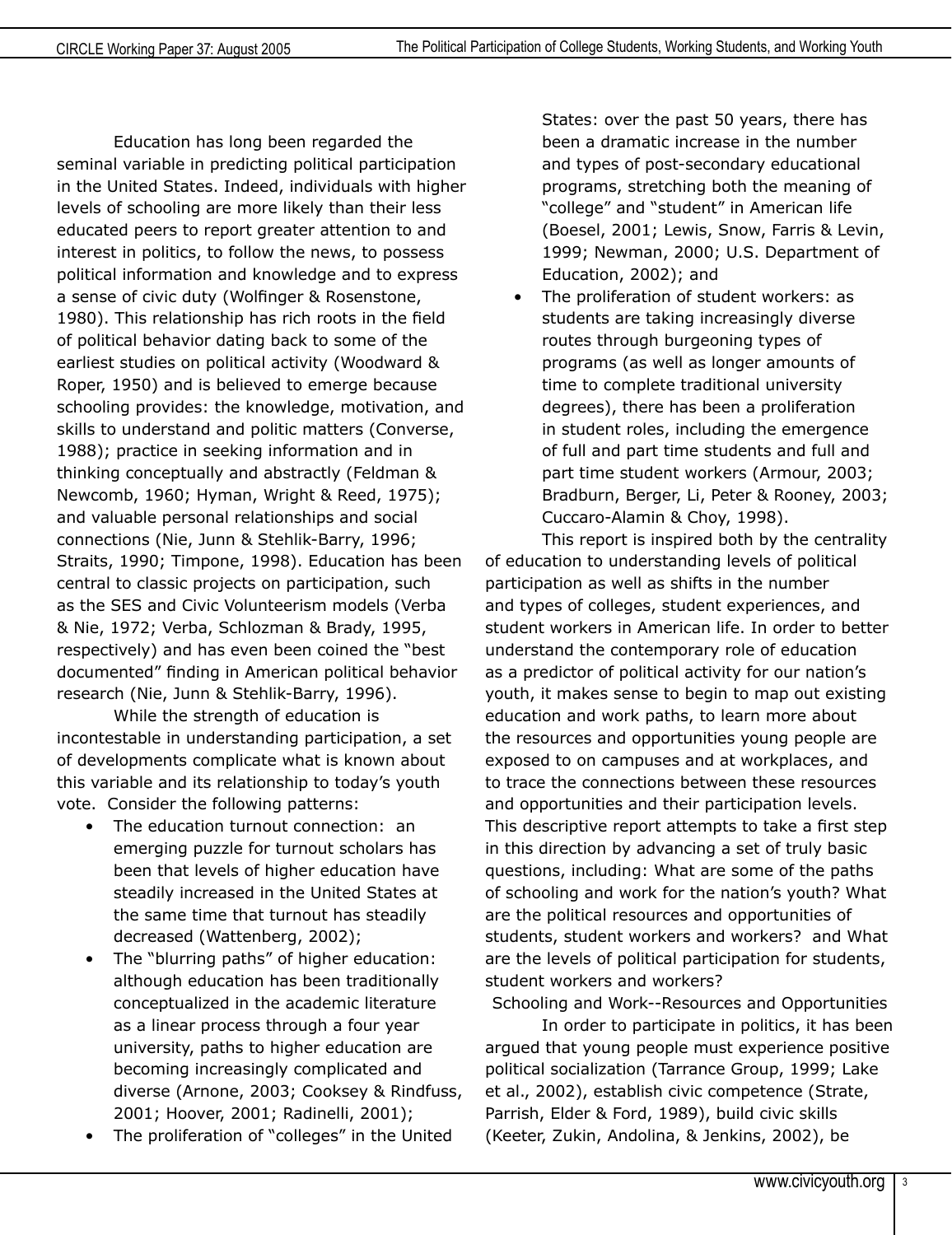mobilized through formal and informal networks (Bennett, 1991), and manifest political efficacy and interest (Mann, 1999; Lopez & Kolaczkowski, 2003). Although the lion's share of research has documented the relationship between schooling and turnout, some studies also suggest that occupational experiences can contribute to civic resources and opportunities.

First, spending time on a college campus has been correlated with higher levels of almost all variables that predict voting. As previewed in the introduction of this report, the civic correlates of a college diploma include:

- political resources--such as political sophistication, knowledge about politics, political skills and a broader understanding of political life (Brady, Verba & Schlozman, 1995; Dudley & Gitelson, 2002; Wolfinger & Rosenstone, 1980; Verba & Nie, 1972; Verba, Schlozman & Brady, 1995);
- psychological resources--including the motivation to appreciate democratic governance and to develop democratic values (Converse, 1988; Rosenstone & Hansen, 1993);
- social resources--having the opportunity to spend time with other college students (Carbonaro, 1999; Feldman & Newcomb, 1969; Nie, Junn & Stehlik-Barry, 1996; Rosenstone & Hansen, 1993; Texeira, 1992; Timpone, 1998) and joining organizations that increase participation in civic life (Banks & Roker, 1994; Hanks, 1981; Kirlin, 2003; Leighley, 1995; Nie, Junn & Stehlik-Barry, 1996).

Next, occupational experiences have also been associated with resources and opportunities that can increase participation. Consider the following studies. Wolfinger and Rosenstone (1980) observe that political and psychological resources can be "acquired outside of school through accumulated life experiences," a pattern which helps to explain why "voter turnout generally increases with age even though older Americans have less formal education" (pp. 58-60). Others have similarly found that civic skills can be developed at the workplace (Brady,

Verba & Schlozman, 1995; Elden, 1981). On this score, Greenberg, Grunberg and Daniel (1996) show that participation in workplace decision making increases the probability of participating in politics in certain situations (especially when the experiences are immediate and have positive outcomes and when the companies are not in economic trouble). Additionally, young people who enter the workforce directly after high school retain a type of social connectedness to their families and neighborhoods that many college students do not. As Kodryzki (2001) observes, young workers are more likely to be residentially stable than their college attending peers, writing:

high school dropouts and high school graduates were about equally likely to move across state lines. However, education beyond high school was associated with substantially greater mobility. For example, the percentage changing their state of residence between 1979 and 1996 was 19.2 percent for those completing only high school, but 36.6 percent for those completing four years of college and 45.0 percent for those with even higher levels of education (p. 15).

Because the workplace can provide political resources, and because not moving away to college is related to greater residential stability, it stands to reason that young folks in the workplace, too, may interface with political resources and opportunities.

To date, education and work have largely been addressed independently in political science studies (Appendix A features a list of classic constructions of these items, appearing in work by Verba and colleagues and in the NES data sets). Additionally, to date scholars have largely preferred the categories of "college graduate," "attended some college," or "no college" as distinctions in their data--a choice that generates clean distinctions between groups and that sidesteps the debate about the appropriate categorization of associate's and certificate students (Cooksey & Rindfuss, 2001). Yet, as the opening paragraphs of this report preview, the appropriate categorization of associate's and certificate students (as well as nontraditional paths through two and four year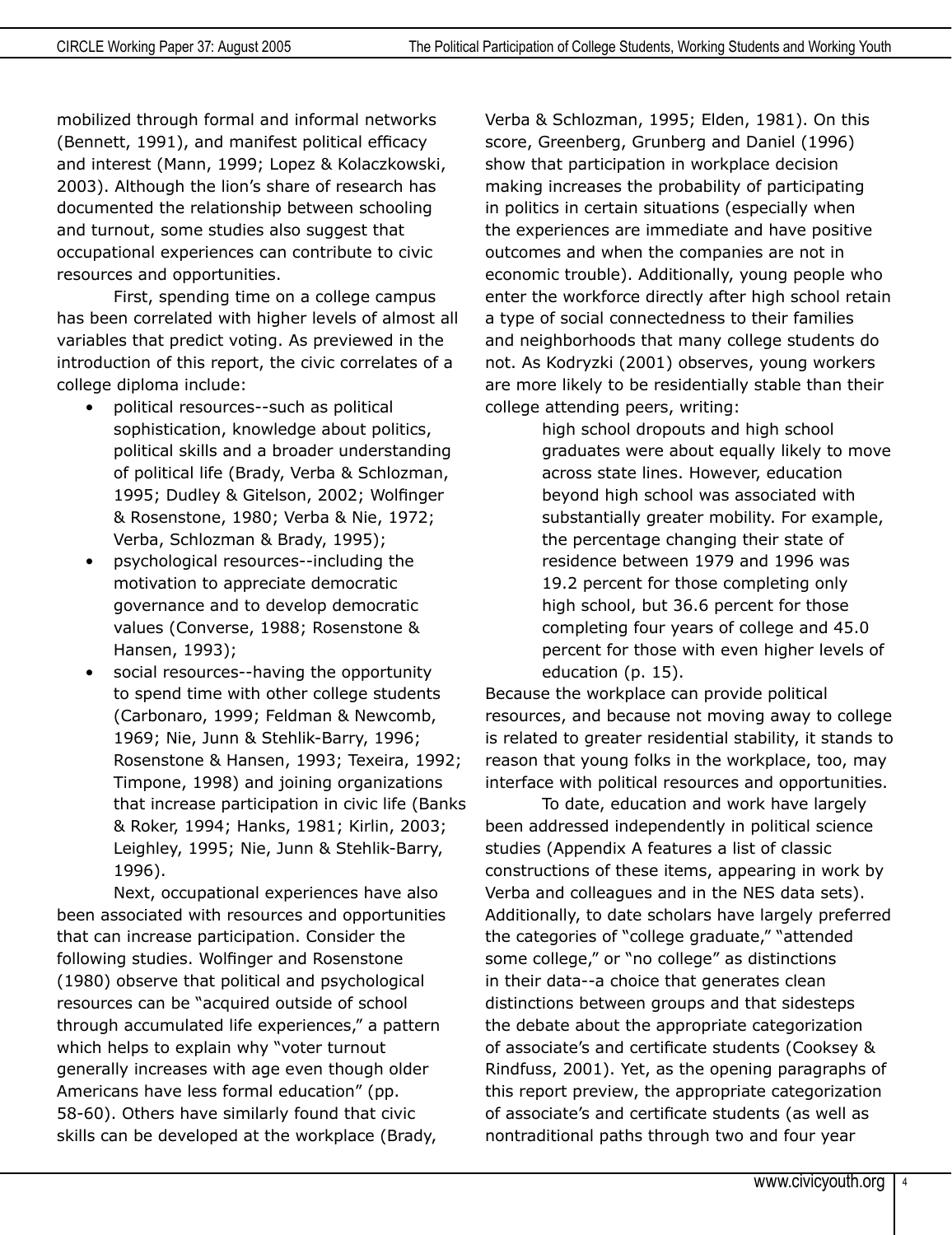universities) increasingly merit our attention. Because young people are taking a variety of routes through their schooling, because a larger number of young people are working to curb the costs of increasing tuition (Arnone, 2003), and because many of these students are taking longer periods pursuing higher education (Cuccaro-Alamin & Choy, 1998, "Perceived Impact," 2002), it stands to reason that examining (1) a plurality of student roles and (2) "work" alongside of "schooling" might provide a more nuanced understanding of the potential political resources and opportunities for young people in the contemporary environment.

# **METHOD**

The current project reports findings from the Work, Education, and Political Activity of Youth Project (WEPAY), an undertaking completed at The Annette Strauss Institute for Civic Participation at the University of Texas at Austin, supported by a grant from CIRCLE (The Center for Information and Research on Civic Learning and Engagement), funded by The Pew Charitable Trusts. The WEPAY Project is motivated by (1) changes in higher education (both in terms of the increased number of universities and college programs and the proliferation of students attending a variety of postsecondary educational venues), and (2) changes in the routes that young Americans take through higher education (both in terms of the burgeoning paths through secondary educational programs and the increased number of young Americans who simultaneously engage in educational and work activities). Accordingly, WEPAY seeks to better understand the political attitudes and behaviors of a variety of student, student worker and working youth paths. Ultimately, our goal is to locate strategies (that are sensitive to the realities of the lives of young Americans) that mobilization groups can use to (re)engage young citizens in American politics.

This article reports on data from a telephone survey of over 1,000 young adults between the ages of 19 and 23. The survey was conducted by the Office of Survey Research at the University of Texas at Austin.<sup>1</sup> Calls were placed from November, 2003 through January, 2004 and were conducted in both English and Spanish. The survey

contained 85 items that explored a set of concepts connected with political participation and this age group, including: political resources, psychological predispositions, political opportunities, social connections, schooling and work experiences.2 The calls lasted an average of approximately 11 minutes.

Respondents were selected from recent registered voter lists in Des Moines, Iowa, Fresno, California, and El Paso, Texas.<sup>3</sup> These three locations were chosen because (1) they are comparable in size, but vary by region, mobility, education, and ethnicity; (2) they depart from trends of over-sampling urban youth; and (3) they make voting turnout data accessible to scholars (Paolino, Jarvis & Hart, 2003).4 Hispanic youth were consciously proportionally over-represented in this analysis.

For the current project, we chose to segment our youth respondents into three categories: students, student workers and workers.<sup>5</sup> Respondents were coded as students if they were not currently employed and if they were currently attending any educational institution (whether it was a two or four year college or a certificate program); as workers if they had not completed a bachelor's degree and if they were not currently enrolled in any type of educational institution; and as student workers if they were currently enrolled in any type of educational institution and were currently employed (see Appendix). There were 240 students (28.4%), 375 student workers (44.4%), and 229 workers (27.1%) in this study.

#### **FINDINGS**

A first concern of this project is to describe the paths of schooling and work for this sample, and Table 1 presents a look at their educational and employment data. There it appears that the students overwhelmingly attended school full time (93.3%, with 6.7% attending part time) whereas the student workers were largely attending full time (79.2%, with 20.8% attending part time). Most of the students were pursuing a bachelor's degree (73.8%), with a smaller number pursuing an associate's degree (11.3%), and fewer still working on "another type of program" (10.4%) or a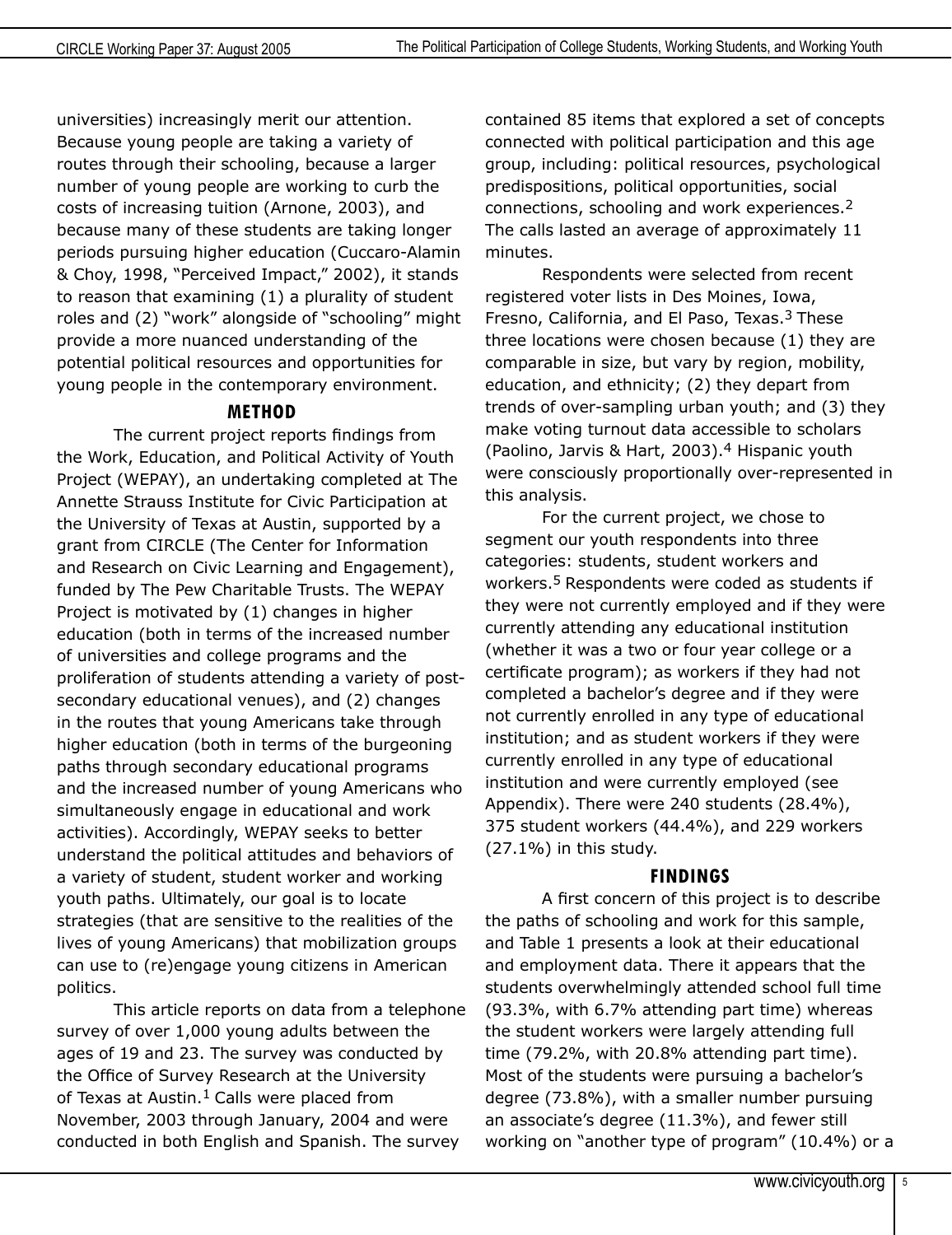certificate (3.8%). These patterns were consistent for student workers, although not quite as many were working toward a bachelor's degree (70.4%), more were completing an associate's degree (18.7%), fewer reported working for "another" type of program (5.6%) and just a handful more were working on a certificate (4.5%).

The lower half of Table 1 also presents the occupational status of the sample. There it appears that student workers reported working an average of 26.9 hours a week whereas workers

reported an average of 30.7 hours a week. Examining these patterns in greater detail, we see that 36.3% of the student workers are employed full time for pay (with 63.7% reporting that they are employed part time for pay). For their part, workers stated that they were largely working full time for pay (52.4%), with some working part time for pay (18.3%), a portion not working at present (15.3%), some working at home (8.7%), and a few doing "something else" (5.2%).

#### Table 1

*College Students, Student Workers and Working Youth (in percentages)* 

| Youth |                                        | <b>College Students</b> | <b>Student Workers</b> | Working |
|-------|----------------------------------------|-------------------------|------------------------|---------|
|       |                                        | $n=240$                 | $n=375$                | $n=229$ |
|       | School attendance                      |                         |                        |         |
|       | Full time                              | 93.3                    | 79.2                   | --      |
|       | Part time                              | 6.7                     | 20.8                   |         |
|       | Not currently enrolled                 |                         | --                     | 100     |
|       | Degree pursued                         |                         |                        |         |
|       | Certificate                            | 3.8                     | 4.5                    |         |
|       | Associates                             | 11.3                    | 18.7                   |         |
|       | Bachelor's                             | 73.8                    | 70.4                   |         |
|       | Something else                         | 10.4                    | 5.6                    |         |
|       | Highest level completed                |                         |                        |         |
|       | (workers only)                         |                         |                        |         |
|       | High School                            |                         |                        | 75.5    |
|       | Certificate                            |                         |                        | 7.0     |
|       | Associates                             |                         |                        | 12.2    |
|       | Something else                         |                         |                        | 5.2     |
| Work  |                                        |                         |                        |         |
|       | Average hours                          |                         |                        |         |
|       | last week                              |                         | 26.9                   | 30.7    |
|       |                                        |                         |                        |         |
|       | Occupational Status                    |                         | 36.3                   | 52.4    |
|       | Full time for pay<br>Part time for pay |                         | 63.7                   | 18.3    |
|       | Homemaker                              | 4.2                     |                        | 8.7     |
|       |                                        | 87.5                    | $-$                    | 15.3    |
|       | Not working for pay                    | 7.9                     |                        | 5.2     |
|       | Something else                         |                         |                        |         |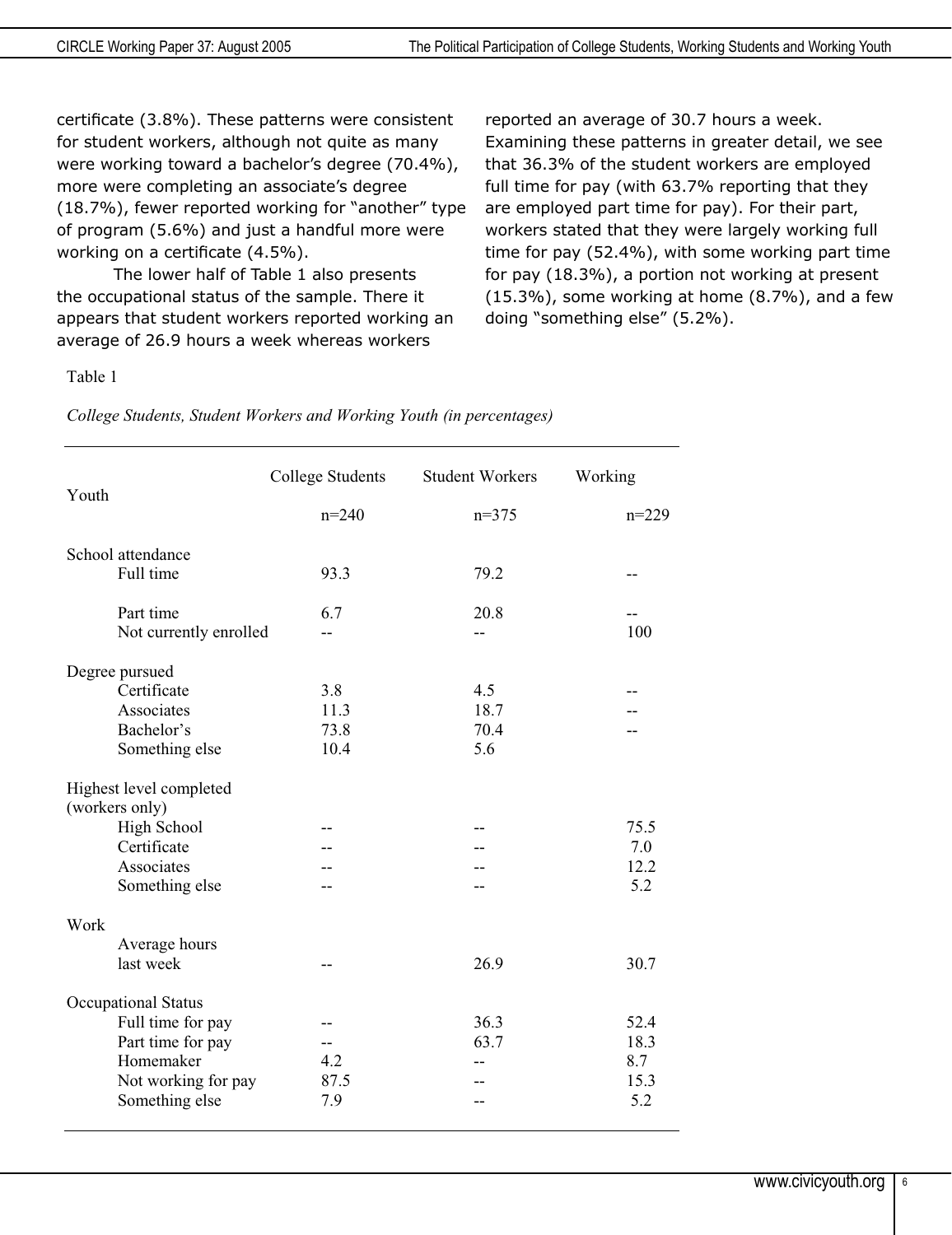Table 2 presents demographic data for these groups. There were roughly even amounts of young men and women in each of these categories; that is, there was an even split between the sexes for college students, there were slightly more women (54.4%) than men (45.6%) in the student worker group, and there were a few more men (50.2%) than women (49.8%) in the worker category. Overall, there were more Anglos (54.5%) than Latinos (45.5%) in the sample, and as Table 2 shows there were more Anglos than Latinos in each of the categories, although the percentages were closest in the worker column. Concerning

partisanship, students were slightly more likely to be Republican (34.2%) than Democratic (30.4%), Independent (20.8%), or to display no partisan preference (10.4%). Student workers were slightly more likely to be Democratic (31.5%) than Independent (28.8%), Republican (28.0%), or display no partisan preference (8.0%). For their part, workers were a bit more likely to be Democratic (27.1%) than Republican (25.8%), Independent (24.5%), or to display no preference  $(17.5\%)$ .

A second concern of this project is to assess

#### Table 2

|                      | <b>College Students</b><br>$n=240$ | <b>Student Workers</b><br>$n=375$ | <b>Working Youth</b><br>$n=229$ |
|----------------------|------------------------------------|-----------------------------------|---------------------------------|
| Gender               |                                    |                                   |                                 |
| Male                 | 50.0                               | 45.6                              | 50.2                            |
| Female               | 50.0                               | 54.4                              | 49.8                            |
| Ethnicity            |                                    |                                   |                                 |
| Anglo/White          | 66.3                               | 59.5                              | 53.2                            |
| Hispanic/Latino      | 33.7                               | 40.5                              | 46.8                            |
| Age (average)        | 20.4                               | 20.7                              | 21.1                            |
| Partisan Affiliation |                                    |                                   |                                 |
| Democratic           | 30.4                               | 31.5                              | 27.1                            |
| Republican           | 34.2                               | 28.0                              | 25.8                            |
| Independent          | 20.8                               | 28.8                              | 24.5                            |
| Other/No preference  | 10.4                               | 8.0                               | 17.5                            |

*College Students, Student Workers and Working Youth--Demographics (in percentages)*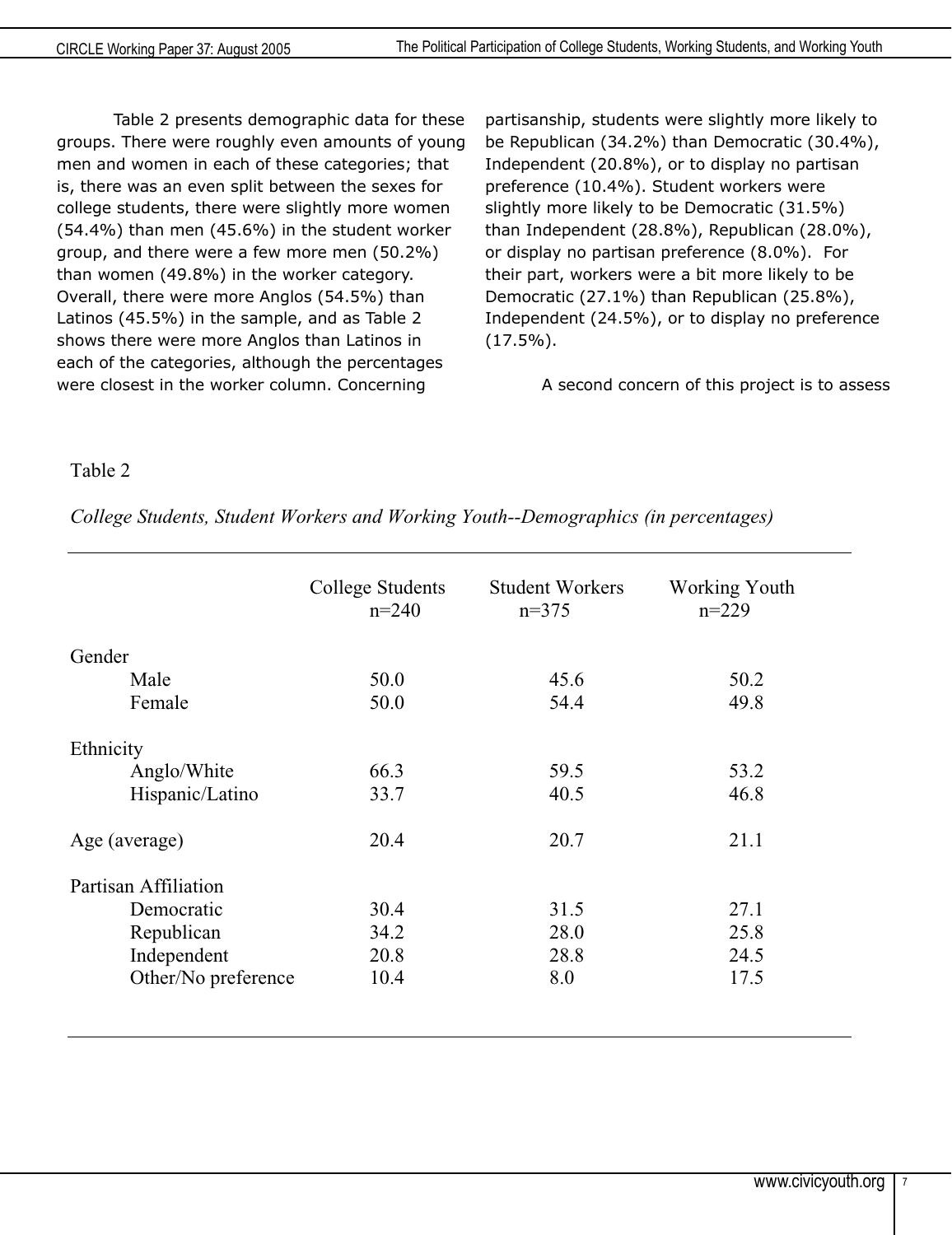the political resources and opportunities of these three groups. Table 3 illustrates how students, student workers and workers compare on a set of variables correlated with increased political participation. In examining these data, it is helpful to move group by group. First, as expected, students seem to have the most advantages on the variables that predict political participation; indeed, this group is most likely to (1) have been raised in a home where political discussions were frequent or happened sometimes (82.9% for students, 78.7% for student workers, 69.8% for workers) and where parents were frequently or sometimes active in the community (72.9% for students, 69.9% for student workers, 60.7% for workers); and (2) report having more close friends (10.5) on average than did student workers (9.1) or workers (6.9). Taken together, of the three subgroups in this study, the students appear to have inherited some of the classic blessings of political socialization and to have developed more personal relationships than student workers or workers.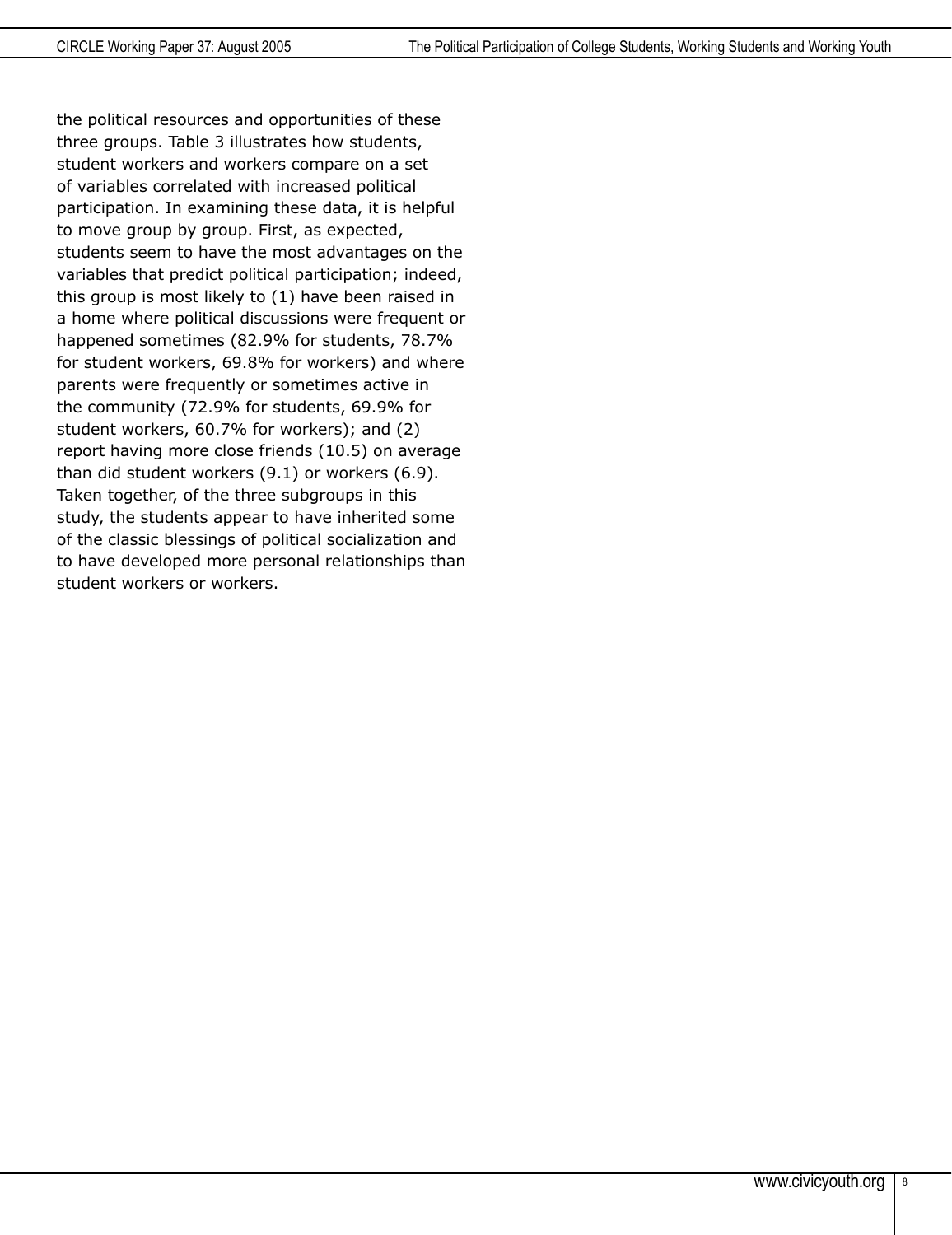#### Table 3

*College Students, Student Workers and Working Youth--Resources and Opportunities (in percentages)* 

|                                                                                                                                                                                    | College Students<br>$n=240$ | <b>Student Workers</b><br>$n=375$ | Working Youth<br>$n=229$ |
|------------------------------------------------------------------------------------------------------------------------------------------------------------------------------------|-----------------------------|-----------------------------------|--------------------------|
| Political socialization<br>At the time that you were sixteen<br>years old, how frequent were<br>political discussions in the home?<br>Frequent<br>Sometimes<br>Never               | 18.3<br>64.6<br>17.1        | 20.8<br>57.9<br>21.1              | 20.5<br>49.3<br>30.1     |
| When you were sixteen, how<br>active were your parents or<br>guardians in politics or in the<br>affairs of the community-very<br>active, somewhat active, or<br>not active at all? |                             |                                   |                          |
| Frequent                                                                                                                                                                           | 12.9                        | 12.3                              | 12.7                     |
| Sometimes                                                                                                                                                                          | 60.0                        | 57.6                              | 48.0                     |
| Never                                                                                                                                                                              | 26.3                        | 29.6                              | 36.7                     |
| <b>Political Interest</b><br>How many days a week do<br>you read the newspaper?                                                                                                    | 3.62                        | 3.58                              | 3.26                     |
|                                                                                                                                                                                    |                             |                                   |                          |
| How interested are you in politics?                                                                                                                                                | 22.1                        | 23.7                              | 14.8                     |
| Very<br>Somewhat                                                                                                                                                                   | 45.8                        | 45.9                              | 46.7                     |
| Slightly                                                                                                                                                                           | 24.6                        | 23.7                              | 27.1                     |
| Not at all                                                                                                                                                                         | 7.5                         | 6.7                               | 10.9                     |
|                                                                                                                                                                                    |                             |                                   |                          |
| How often do you talk politics<br>with friends?                                                                                                                                    |                             |                                   |                          |
| A lot                                                                                                                                                                              | 8.3                         | 9.3                               | 8.3                      |
| Some                                                                                                                                                                               | 20.4                        | 32.3                              | 21.8                     |
| Very little                                                                                                                                                                        | 36.3                        | 28.0                              | 25.8                     |
| Never                                                                                                                                                                              | 35.0                        | 30.4                              | 44.1                     |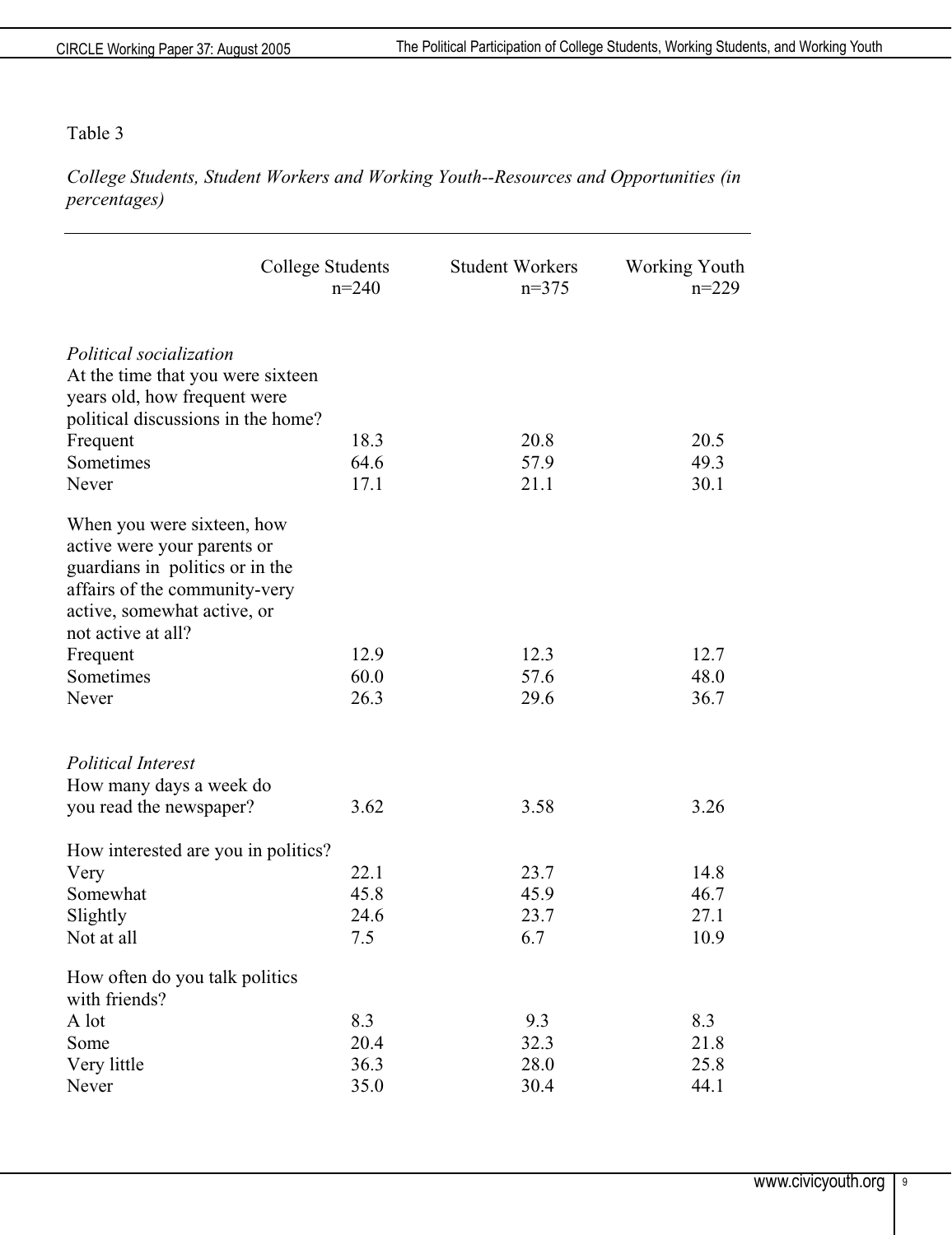| <b>College Students</b>                                               |             | <b>Student Workers</b> | Working Youth |
|-----------------------------------------------------------------------|-------------|------------------------|---------------|
|                                                                       | $n=240$     | $n=375$                | $n=229$       |
| <b>Political Skills</b>                                               |             |                        |               |
| Have you written a formal letter?<br>Have you made decisions in       | 42.1        | 44.8                   | 26.2          |
| a meeting?<br>Have you planned or chaired                             | 45.0        | 59.2                   | 41.9          |
| a meeting?                                                            | 19.2        | 23.7                   | 15.7          |
| Have you given a speech?                                              | 62.1        | 61.1                   | 21.8          |
| Mobilization<br>Have you spoken with someone                          |             |                        |               |
| who encouraged you to vote?                                           | 56.3        | 58.4                   | 43.2          |
| <b>Organizational Memberships</b>                                     |             |                        |               |
| Do you belong to a social group?<br>Do you belong to a youth oriented | 46.7        | 46.1                   | 24.9          |
| group?<br>Do you belong to a community                                | 30.4        | 30.4                   | 20.5          |
| betterment group?<br>Do you belong to a political                     | 39.6        | 35.2                   | 19.2          |
| group?                                                                | 16.7        | 17.3                   | 6.6           |
|                                                                       |             |                        |               |
| <b>Social Connectedness</b><br>How many close friends do              |             |                        |               |
| you have (average)?                                                   | 10.5        | 9.1                    | 6.9           |
| Do you live alone?<br>Do you live with family?                        | 6.0<br>52.6 | 5.4<br>66.0            | 6.4<br>78.1   |
| Do you live with roommates?                                           | 40.9        | 28.3                   | 15.0          |

Although student workers fall a bit behind the students in some of the socialization variables, they surpass traditional students in some intriguing ways. For instance, student workers are more likely to report that they are very or somewhat interested in politics (69.6%) than are students (67.9%) or workers (61.5%). They also profess to be more likely to read the newspaper (3.62 days a week, on average) than students (3.58) or workers (3.26). Student workers claim to talk politics some

or a lot with their friends (41.6%) considerably more than workers (30.1%) or students (28.7%). With regard to political skills, student workers were more likely to say that they had written a formal letter (44.8%), made decisions in a meeting (59.2%) or planned or chaired a meeting (23.7%) than either other group, and they were just slightly less likely to have given a speech than students. Student workers are most likely to say that they have spoken with someone who has encouraged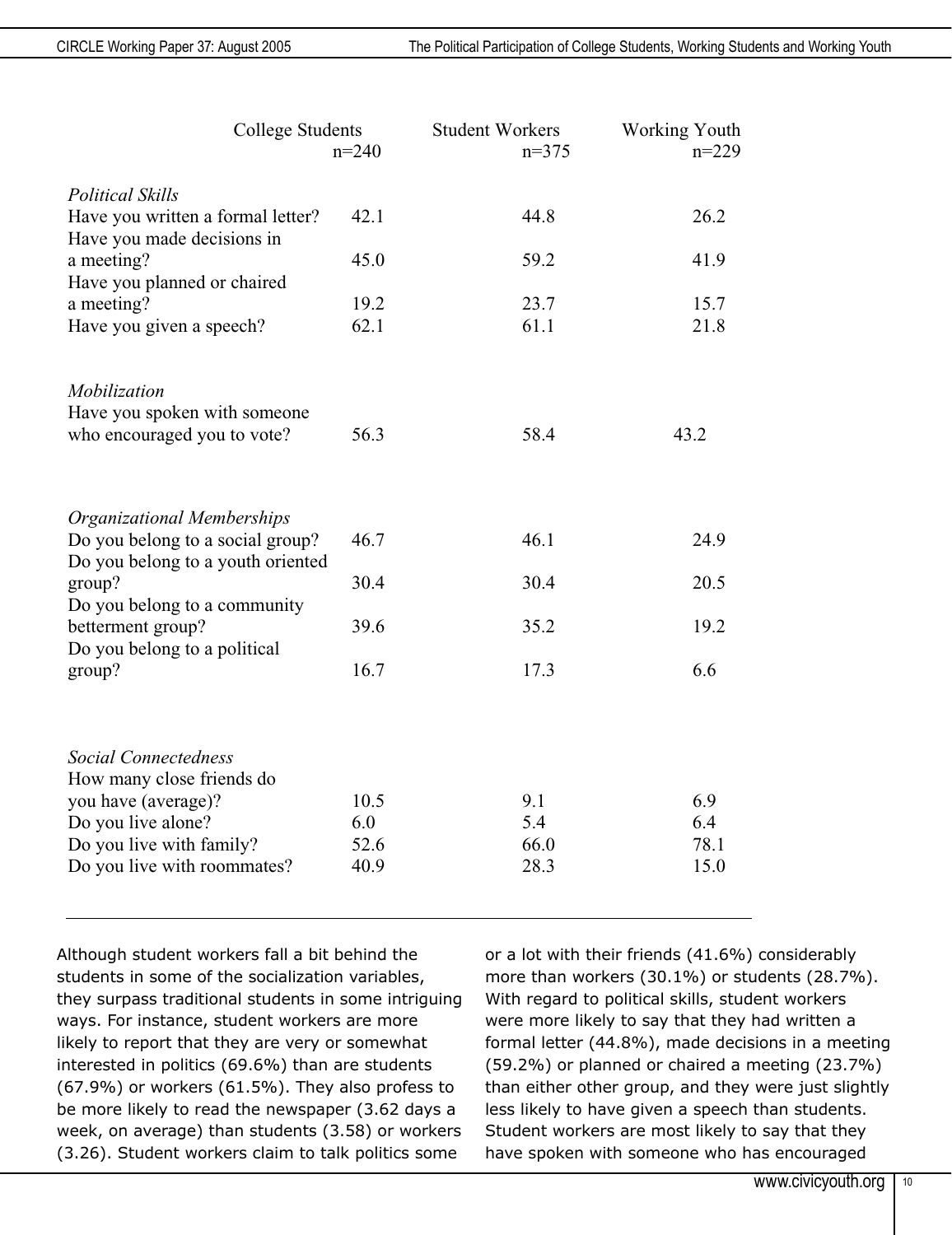#### Table 4

*College Students, Student Workers and Working Youth – Participation (in percentages)* 

|                                  | College Students | <b>Student Workers</b> | Working |
|----------------------------------|------------------|------------------------|---------|
| Youth                            | $n=240$          | $n=375$                | $n=229$ |
| Making Views Known<br>$(Index)*$ | 3.10             | 3.42                   | 2.06    |
| Political Activity<br>$(Index)*$ | 1.27             | 1.36                   | 1.10    |
| <b>Voting</b>                    |                  |                        |         |
| Always                           | 34.6             | 36.5                   | 29.3    |
| Sometimes                        | 31.7             | 37.3                   | 33.2    |
| Rarely                           | 10.4             | 10.7                   | 10.9    |
| Never                            | 21.7             | 14.4                   | 25.3    |
| <b>Barriers to Participation</b> |                  |                        |         |
| Work or School Schedule          | 85.0             | 85.9                   | 62.9    |
| Child care                       | 9.6              | 11.2                   | 25.3    |
| Transportation                   | 23.3             | 13.9                   | 24.5    |
| Feeling unwelcome                | 19.6             | 15.7                   | 19.2    |
| Safety                           | 12.9             | 13.3                   | 21.4    |
| Lack of information              | 62.1             | 58.4                   | 55.0    |
| Feel ineffective                 | 20.4             | 19.7                   | 24.0    |

**\*** The *Making Views Known* Index is on a scale of 0-8 (8 is high). The *Political Activity* 

*Index* is

on a scale of 0-5 (5 is high). See endnote 7 for a discussion of these indexes.

them to vote (58.4%) than are students (56.3%) or workers (43.2%). Moreover, student workers suggest that they join groups at a similar rate to students, and are slightly more likely to join a political group (17.3%) than their college-only peers (16.7%).

For their part, workers seem to fall behind in all of the categories detailed above. They experience fewer positive political socialization experiences, they are least likely to be interested in politics, to read the newspaper, to talk about politics with friends (although they rank slightly

ahead of college students, on this score), to practice political skills, to have been asked to vote, or to belong to groups. Workers lead the three groups in just one category: they are most likely to live with their families (78.1%).

A third concern is to assess how these resources and opportunities relate to political activities. To do so, this study relies on two of the indexes found in the "Civic Participation" models of Verba, Schlozman and Brady: making views known and political participation (altered a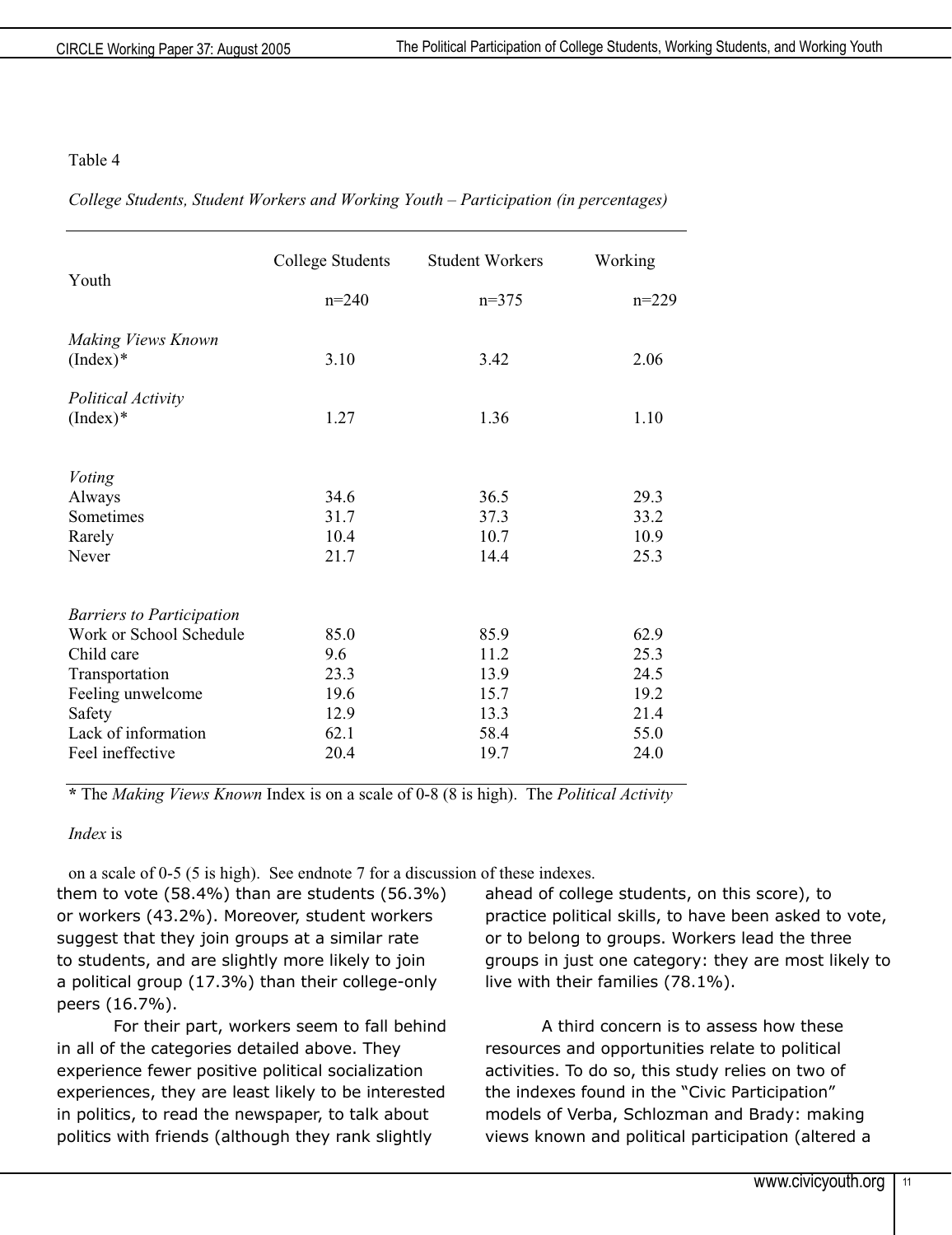bit for this demographic).6 Table 4 presents the results of these models, displaying that student workers reported being more likely to express their political views (3.4 average on an index of 0- 8) than students (3.1) or workers (2.1). Student workers were also more likely to engage in political activities (1.4 average on an index of 0 to 5) than students (1.3) or workers (1.1).

Table 4 also presents the output for one of the questions included in the political participation index: voting. The findings here are, again, unexpected. As the data reveal, student workers were more likely to report always or sometimes voting (73.8%), followed by students (66.3%) and workers (62.5%). A related pattern appears lower in the table, as well. There, the data for young people who report never voting are almost as interesting as for those who claim to vote regularly. Notice that only 14.4% of the student workers claim to "never vote," a figure that is considerably lower than that of the students (21.7%) or the workers (25.3%).

In addition to asking questions about political activities, this project asked a series of questions about the barriers to political participation. The primary findings from these items follow expectations from prior studies: in many instances, workers face more barriers to participation, including child care (25.3%), transportation (24.5%), safety (21.4%), and feeling ineffective (24.0%). These specific barriers were not as salient for students or student workers.

The barriers that students reported, however, are somewhat surprising. Consider, first, the response regarding work and school schedules as barriers: 85.9% of student workers voiced concerns about not having enough time, compared to 85% of students and 62.9% of workers. In returning to Table 1, the student workers in this study appear to have demanding schedules. It is compelling that they were only slightly more likely to regard themselves as too busy to vote compared to students (who may be as active as the student workers or may just feel to be as busy). Similarly, students are most likely to state that they feel unwelcome in politics (19.6%) a percentage that is just slightly higher than that of workers (19.2%).

Interestingly, student workers are the least likely to state that they feel unwelcome (15.7%). And, possibly the most unforeseen finding here, is that students are most likely to suggest that they do not have the information to participate (62.1%), compared to student workers (58.4%) and workers (55.0%). That college students with the most traditional resources fear that they do not have enough information to participate, and that their colleagues are less concerned about information as a barrier, raises a set of questions surrounding college curricula and cultures. Perhaps future research can focus on why, exactly, the most educated are most troubled by having limited amounts of political information.

#### **CONCLUSION**

Education has long been a seminal variable in predicting political participation. Motivated by the reality that education has been increasing in the United States at the same time that turnout (especially for young voters) has been decreasing, and aware that the "meanings" of the terms college and student have been stretched in the recent past, this project asked a set of fundamental questions about the paths of schooling and work for the nation's youth, the political resources and opportunities of students, student workers and workers, and the levels of participation for these three groups.

An analysis of these basic concerns has produced both expected and surprising results. As anticipated, the data show that students seem to have inherited a set of civic resources and opportunities; indeed, this group enjoys better political socialization and has more friends than the other two groups. Another expected result is that young workers seem to inherit the fewest resources and fall behind both students and student workers on almost all of the variables studied here. The data for the student workers, however, depart from expected patterns. These young people experienced positive political socialization in their homes (these percentages fall just behind students), and although they may be empirically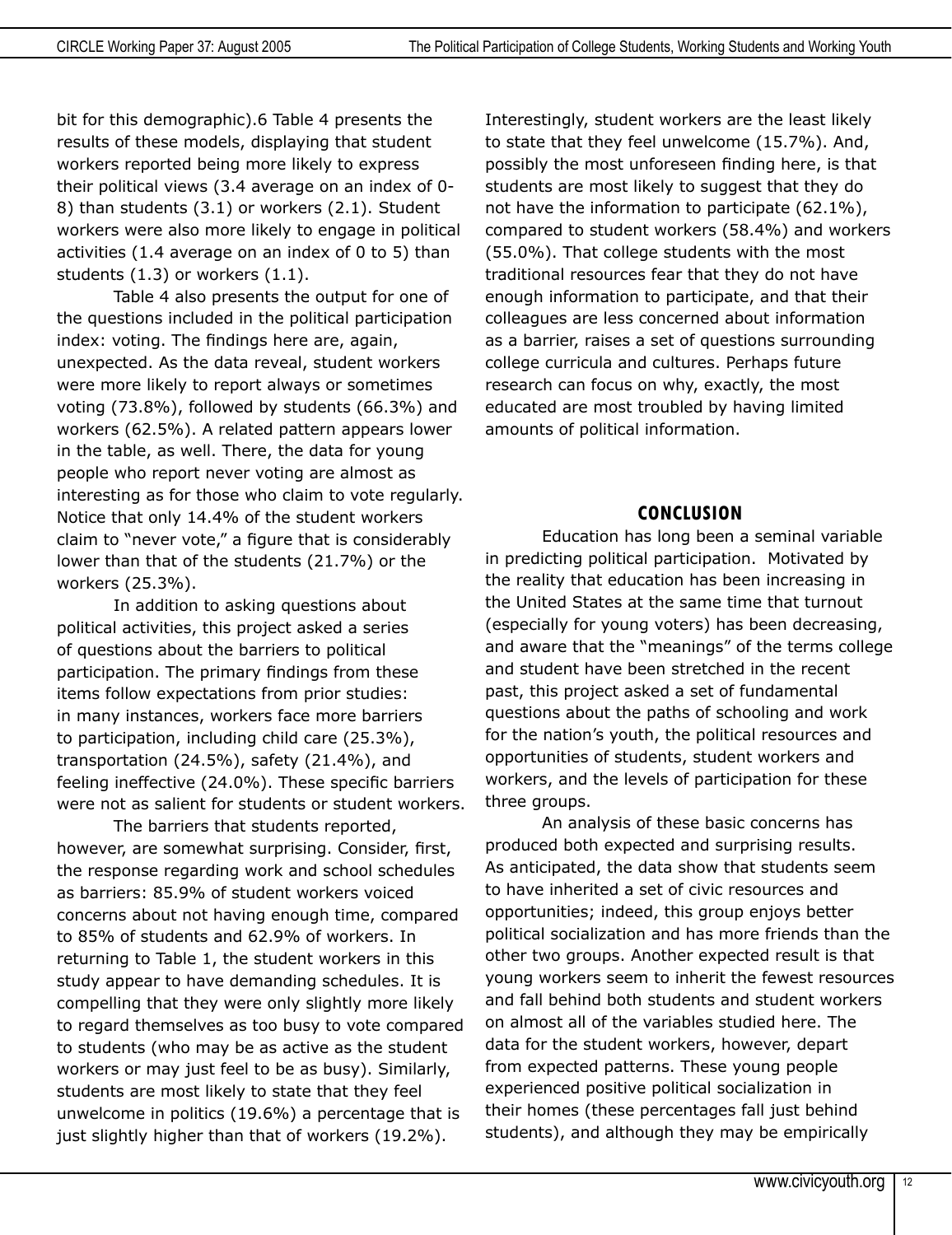busier than their college student peers, they seem to lead the way on many of the political variables measured here, including: interest in politics, reading the newspaper, talking about politics with friends, engaging or practicing civic skills (except for giving speeches), having been asked to vote, making their views known, political participation, and--notably--voting (see Table 4).

In making sense of the student workers, it is helpful to return to Tables 1 and 2. There, it appears that many of the student workers are pursuing bachelor's degrees, and in many ways may resemble assumptions in the literature about their college student peers. Nevertheless, these student workers report being more engaged, more open to politics, and less likely to feel dissuaded by potential barriers to participation than traditional students. What can explain these patterns?

One conceptual response may be that young people who attend college and participate in some type of job open themselves up to at least two venues for political mobilization. As the data show, student workers are more likely to talk about politics, to join political groups and to be asked to vote. These data are consistent with Leighley's (1995) call to factor notions of mobilization into richer understandings of voting behavior. In her words,

> the discipline broadly accepts as a basic model of participation the "standard socioeconomic model," which emphasizes individuals' socioeconomic status and civic orientations as predictors of participation. Yet a growing body of research emphasizes the importance of mobilization as a major factor influencing participation in U.S. politics. Hence, mobilization factors simply cannot be ignored if we are to develop a complete understanding of who participates and why they do so (p. 181).

It very well could be that mobilization is a variable that works with education--especially for young people. Having political conversations, belonging to political groups and navigating at least two contexts (school and a worksite) may increase the likelihood that young people will be asked to participate, and, possibly, decrease the likelihood

that barriers will become salient and suppress participation.

A second explanation may come, in part, from Verba, Burns and Schlozman's (2003) recent discussions of political paths. Although they connect paths with SES, their thinking about inheriting paths is directly germane to the findings. They write:

> We consider as well another mechanism by which parents might influence the participation of their offspring, a political path. Just as parents can enrich their children financially by leaving them money, so can politically active parents leave a legacy of political involvement to their children by exposing them to politics. A politically rich home environment--in which politically active parents act as role models and children as exposed to political discussions and other political stimuli- fosters later political involvement. Because well educated parents are likely also to be politically active, the SES and political paths are connected (p. 47)

In this study, it could very well be the case that busy and involved parents raise busy and involved children. Even though the students had slightly richer political socialization experiences (and thus had an edge on the traditional SES variables), student workers may have received cues from their parents and communities about being involved and working hard. Or, if such cues are not directly gained from their homes, the simple act of multitasking may beget the ability to engage in a set of activities. Indeed, as political theorists, activists and observers have long observed, engagement leads to other civic outcomes and dispositions. As John Gardner (1998) has argued, "A fortunate by-product of citizen involvement is that when citizens become involved their morale improves. One cannot emphasize too strongly that a prime ingredient in the citizen's negative mood is a sense of disconnection. Anything that repairs the connection will help alter the mood."

This pattern, particularly when paired with the findings that students were the most likely to feel unwelcome and uninformed, and that there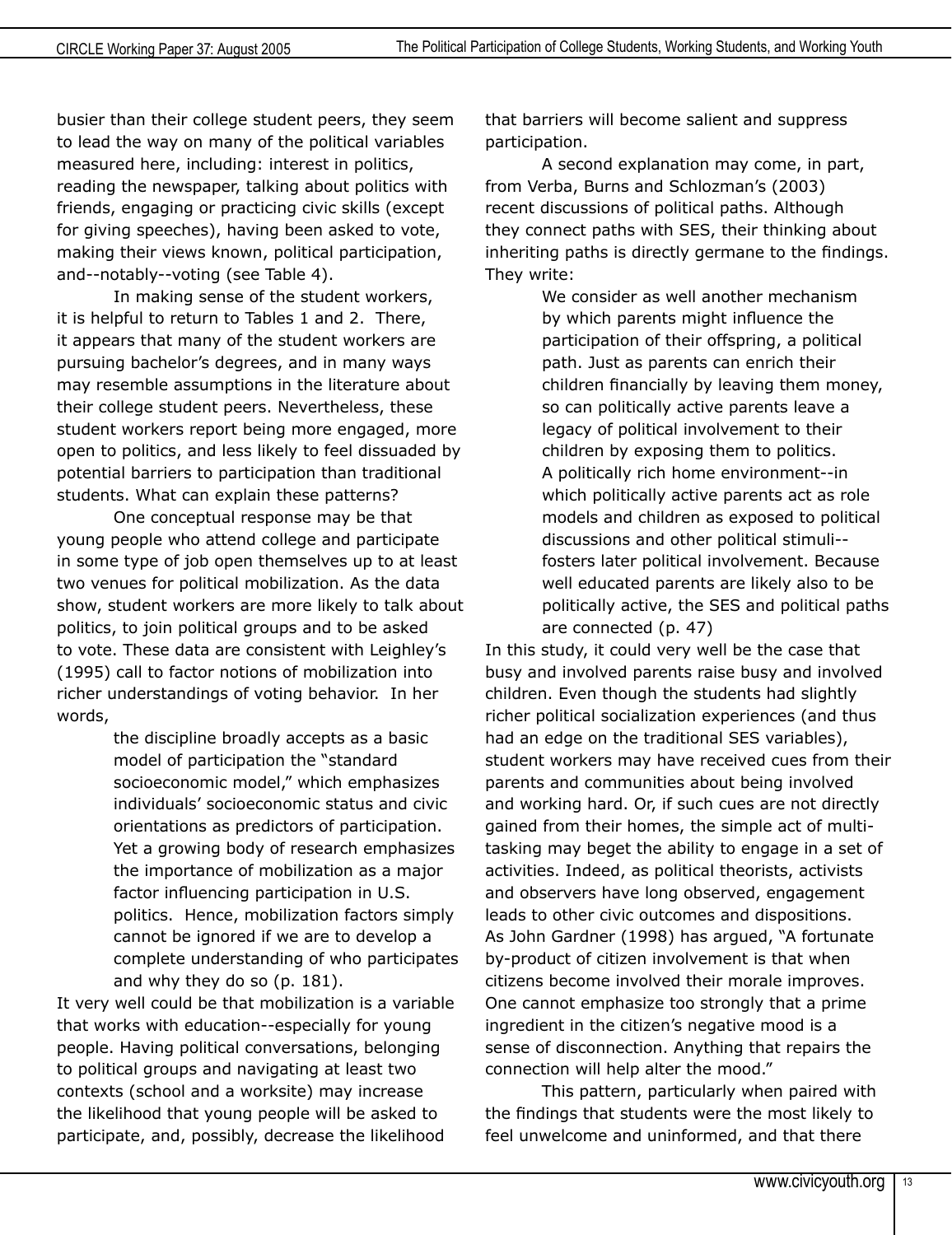were considerable numbers in the college group who never talked about politics and never voted, may encourage scholars to think critically about the value of education as it relates to political participation in the present moment. On this score, Dudley and Gitelson (2001) have called attention to the reality that education is something of a black box predictor: it is one of the best variables to use to account for political activities, but it is conceptually unclear as to (1) whether it is the resources of civic skills, political interest and political information that lead to voting, or (2) whether it is a collection of social networks and a civic identity that act as opportunities that position students and graduates in to arenas where they will be mobilized to vote. While spending too much time ferreting out these exact effects may not be fruitful for older Americans (indeed, it is highly likely that they all contribute, in some way, to increased participation), it may behoove scholars to interrogate how these concepts work together for youth. That college students--who traditional thinking would predict enjoy the most resources (information and skills) and opportunities (access to political conversations and mobilization contacts)--report that they do not feel informed and do not feel welcome merits attention. Questions emerge, including: What is happening on college campuses that lead young students to not feel informed? What types of messages and experiences have led college students to not feel welcome? Are these patterns connected to certain curricula? Local cultures? Types of schools? How? When? Why?

On a more practical and positive level, it could simply be the case that school and work are complementary experiences for young people. While it is important to be respectful of prior studies that document the difficulties in time management and role strain for young student workers (Bradburn, Berger, Li, Peter & Rooney, 2003; Cuccaro-Alamin & Choy, 1998), the patterns here may encourage it nonetheless. It may be heuristic to begin to think critically about a variety of experiential and service learning programs (e.g., internships and applied activities for course credit) that may serve to replicate the civic effects seen in

the student workers in this sample. Such programs could function to reduce the barriers that students express (feeling uninformed and unwelcome); they may, similarly, provide the venue to practice civic skills--something that student workers report more experience with than their student peers.

The trends here may not be new, but methodologically they may have been hidden in projects that have largely examined education and work as independent measures or simply as ones that do not intersect. As programs proliferate and as different types of students emerge to go back to school, asking new questions may help us advance more thoughtful analyses about the political activity of a plurality of student types and routes through schooling.

On a normative level, it is significant to return attention to the lack of resources and opportunities reported by the workers in this study. In almost all instances, they had fewer positive experiences and engaged in fewer activities than their student and student worker colleagues. It is heartening, though, to compare them to other young Americans on a few of the barriers. These workers did not feel any less welcome than students and they were considerably less likely to be troubled by a lack of information as a barrier to participation than their college attending peers. While it is important to not make too much of these patterns, they do potentially house an optimistic finding: whatever is happening in schools to make college students report feeling uninformed and unwelcome does not seem to be operating on the young workers in this sample. Instead, relative to their peers, they report being less troubled by such factors.

Nothing in this study encourages one to discount the role of education as a predictor for political activity. Rather these findings suggest that the role of education may be mixed with a set of other factors, and--in a sense--such a mixture might mirror the nature of the variable of education in the  $21<sup>st</sup>$  century. To date, most research has focused on the categories of students and workers. By adding a third category to this analysis--student worker--new patterns have emerged, and the current findings suggest that pairing the education

14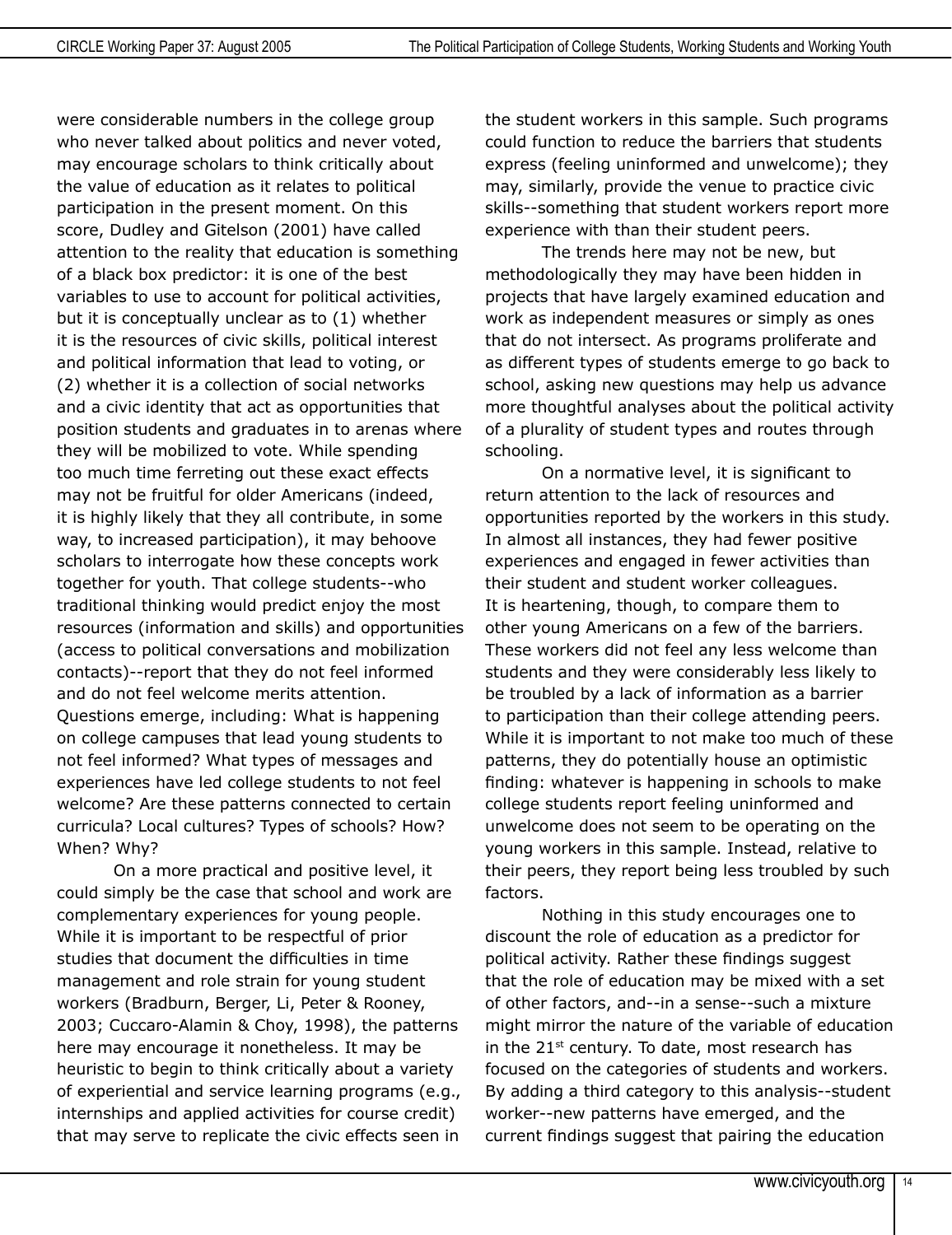variable with other ones (in this case "working for pay") allows greater insight into this seminal predictor at a time when young college graduates are not voting at rates similar to their forebears and in which college life is changing dramatically. In other words, thinking creatively about education in our measurement and analyses in youth vote research may help to produce ecologically valid means of learning more about the state of young voters, as well as help scholars to locate means of mobilizing young people who may not be traditional students at four year colleges. All young people are central to the future of democracy. Examining them more closely may be a first step in (re)engaging them politically: a democratic good, truly.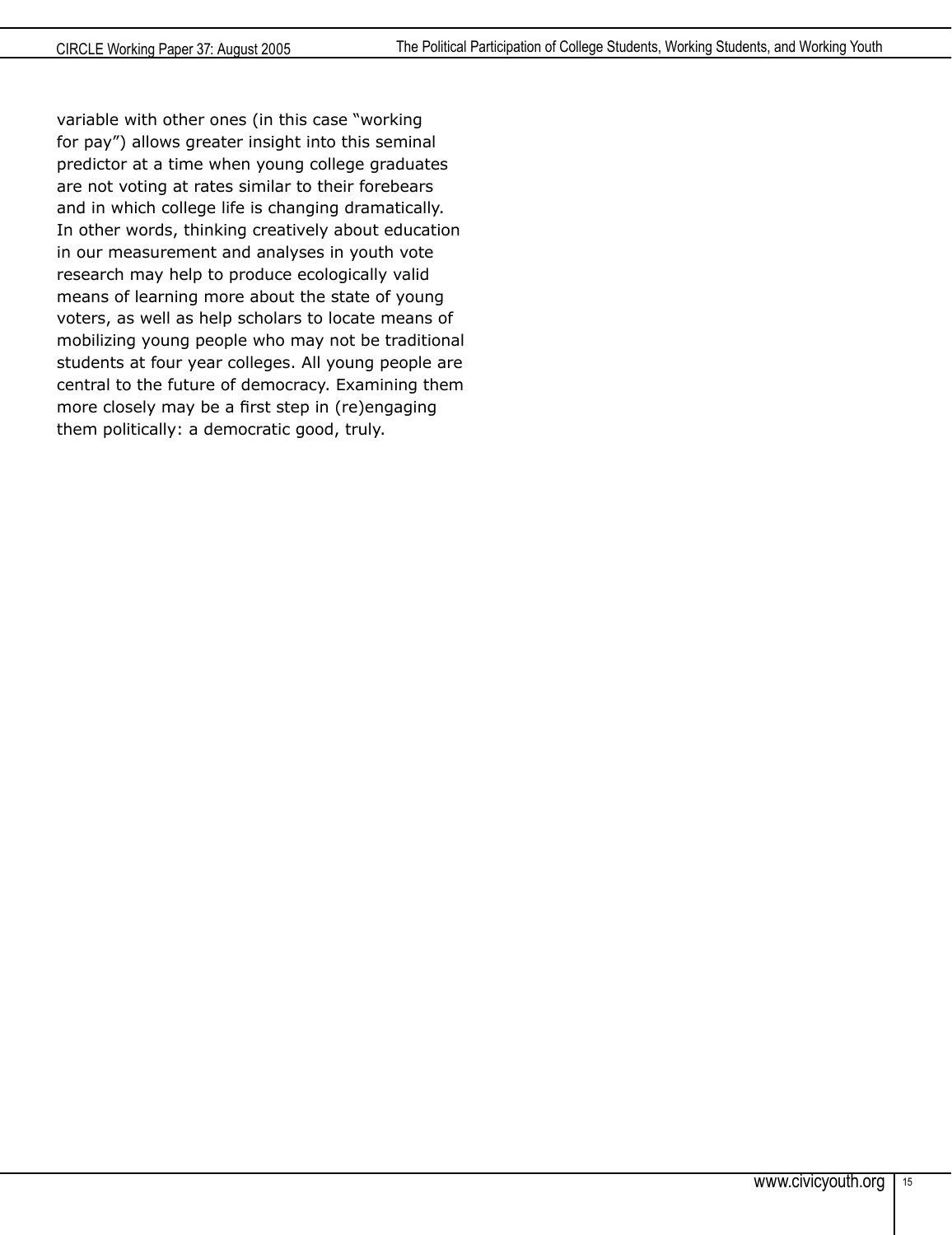#### **ENDNOTES**

 $1$  The OSR was established at U.T. in 1986, and has a strong reputation for its work with academic, government, non-profit and business clients as well its vast experience in translation and bilingual interviewing.

<sup>2</sup> Specifically, the survey featured items on the following topics (with the number of questions in parentheses): political attention (2), political socialization (2), activity and participation (4), social connectedness (22), mobility (3), mobilization (1) activity/participation (27), schooling and work (8), civic skills (4), barriers (7), political attitudes (3), and demographics (5). These items were drawn from the National Election Studies, the index on civic and political engagement (Andolina, Keeter, Zukin & Jenkins, 2003), the Civic Volunteerism Model (Verba, Schlozman & Brady, 1995, p. 535), and the Berkman-Syme Social Network index (Berkman & Syme, 1979).

 $3$  Though there were initial concerns about the political effects of the January, 2004 primary election, particularly in Des Moines, a close look at the data suggests that variances in responses between cities are statistically insignificant when other demographic data are considered.

 $4$  As Paolino, Jarvis and Hart (2003) found, the participation rates of registered voters in these three cities mirror those of a representative national sample; moreover, the attitudes and information levels of young registered voters in these cities match those in other areas (Delli Carpini & Keeter, 1996). The 18-24 year-old cohort is among the most expensive to survey (given their mobility, reliance on cell phones, and nontraditional schedules); attempts to collect a random sample via random-digit-dialing methods would be cost-prohibitive.

<sup>5</sup> For this project, we are also focusing exclusively on Anglo and Hispanic young people who fit the three categories of student, student worker and worker. The total number of respondents is 844.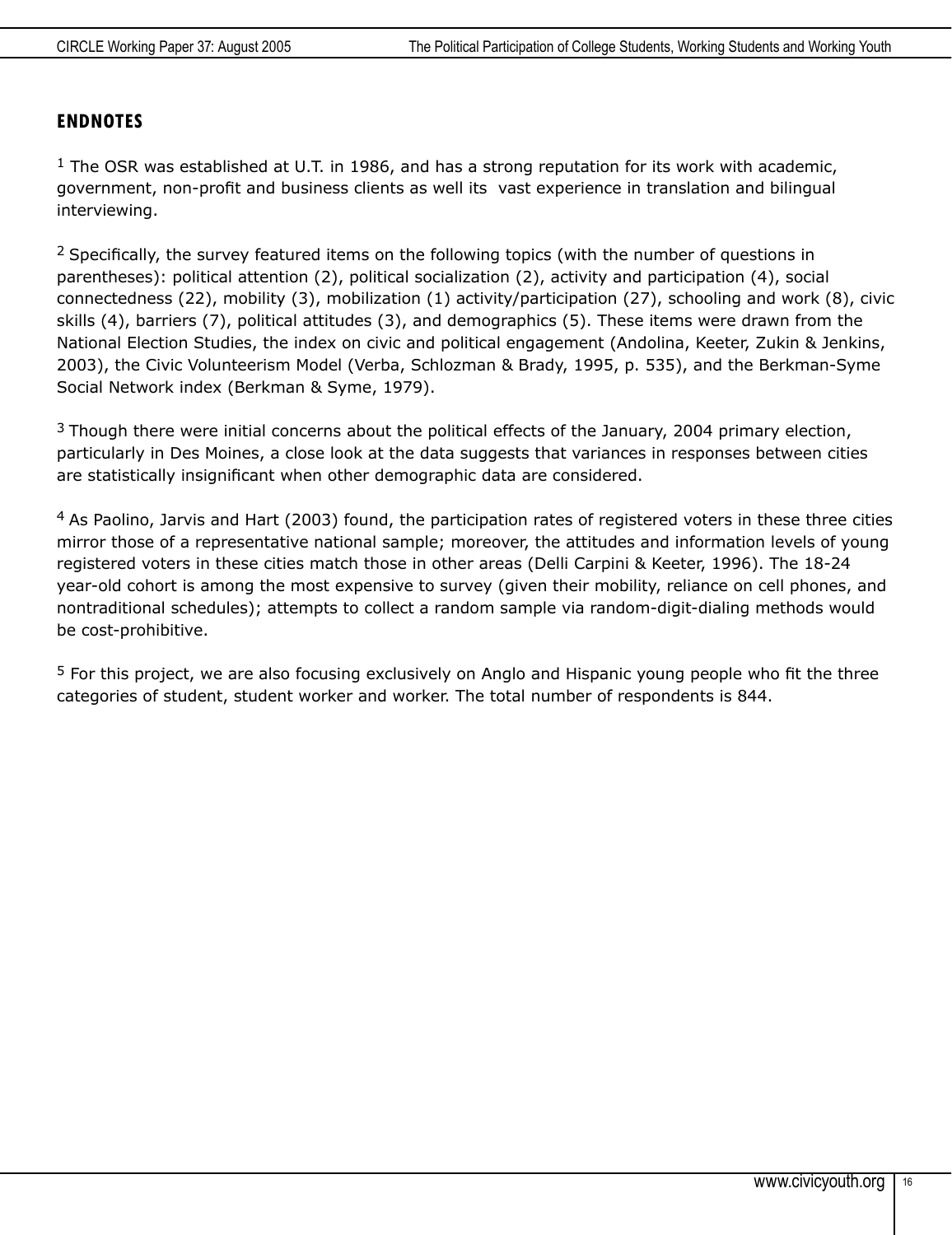# **APPENDIX MEASUREMENT OF SCHOOLING AND WORK EDUCATION**

In the classic studies by Verba and colleagues (Verba & Nie, 1972; Verba, Schlozman & Brady, 1995) education has been measured as an 8-category variable with the following categories: grammar and less, some high school, high school graduate, some college, college graduate, some graduate work, master's degree, and professional degree.

In some instances, other categorizations have been used. Specifically, these authors have asked: "What is the highest grade of regular school that you have completed and gotten credit for? (IF NECESSARY, SAY: By regular school we mean a school which can be counted toward an elementary or high school diploma or a college or university degree.) Did you get a high school diploma or pass a high school equivalency test? Do you have any college degrees--that is, not including degrees from a business college, technical college or vocational school? What is the highest degree that you have earned?" (Verba, Schlozman & Brady, 1995, p. 562).

In the National Elections Studies, education has been measured in two ways. Between 1952-1972, the question was "How many grades of school did you finish?" For surveys conducted in 1974 and later, the question has been edited slightly, becoming "What is highest grade of school or year of college you have completed?"

#### Employment

The variable of employment has been measured in these ways. First, Verba and colleagues have measured working with three options: not working, working part-time and working full time (employing retired in some studies as a dummy variable). They then measured occupation with an open-ended question, asking: "Last week, were you working full-time for pay, working part-time for pay, going to school, keeping house, or something else? What kind of work (do you/did you) normally do? That is, what (is/was) your job called?" (Verba, Schlozman & Brady, 1995, p. 563).

The National Election Studies have altered their measurement(s) of employment over the years. All phrasings, below, are quoted directly from the NES codebook (see: http://www.umich. edu/~nes/ resources/conguide/93cgch1.htm):

- 1. Between 1952 and 1964, they asked respondents this question (with the noted follow up in 1958- 1964, only): What is your occupation. I mean, what kind of work do you do? (IF NOT CLEAR OR OBVIOUS [1958, 1960, 1964 only]:) What exactly do you do on your job? (IF NOT ASCERTAINED: ) What kind of business is that? (IF R IS UNEMPLOYED:) What kind of work do you usually do? (IF R IS RETIRED:) What kind of work did you do before you retired? Between 1968 and 1970, the question was changed to: (IF EMPLOYED OR ON STRIKE:) What kind of work do you do? [What exactly do you do on your job?] (IF UNEMPLOYED OR RETIRED:) What kind of work did you do when you were employed? [What exactly did you do on your job?].
- 2. Between 1972-1982, they asked: (IF R IS WORKING NOW OR IS TEMPORARILY LAID OFF:) What is your main occupation [What sort of work do you do? Tell me a little more about what you do.] (IF R IS UNEMPLOYED:) What kind of work did you do on your last regular job [What was your occupation?] (IF R IS RETIRED OR DISABLED:) What kind of work did you do when you worked [What was your main occupation?]. And,
- 3. From 1984 to present, NES used this measurement: 1984 and later: (IF R IS WORKING NOW OR IS TEMPORARILY LAID OFF:) What is your main occupation [What sort of work do you do?] What are your most important activities or duties? (IF R IS RETIRED/UNEMPLOYED/DISABLED:) What kind of work did you do on your last regular job [What was your occupation?] What were your most important activities or duties?

WEPAY Survey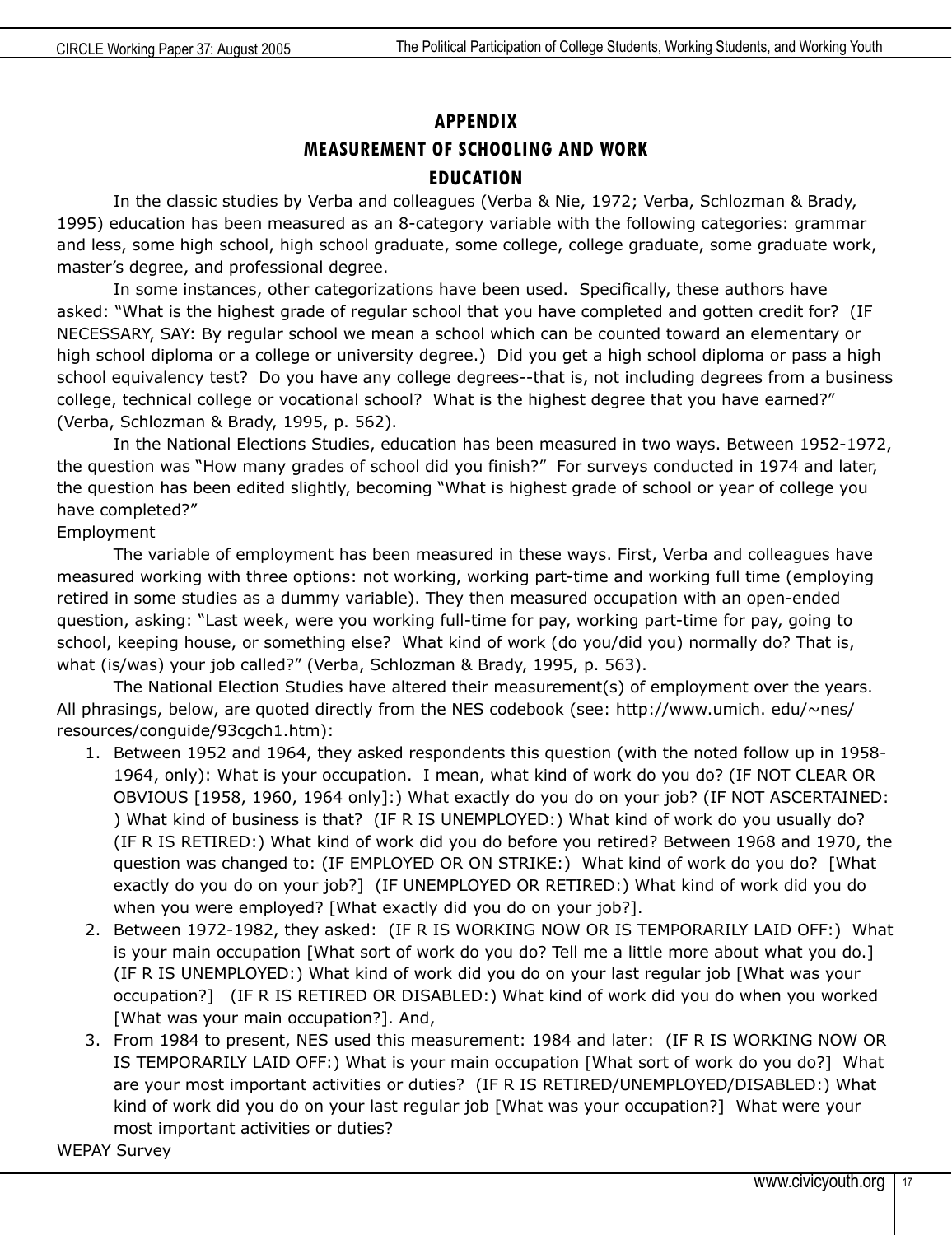#### **REFERENCES**

- Armour, S. (2003, June 12). Classrooms filled with returning adults, USA Today, http:// www.usatoday.com/money/economy/employment/2003-06-12-backtoschool\_x.htm, accessed July 12, 2004.
- Arnone, M. (2003, August 15). Students Face Another Year of Big Tuition Increases in Many States, Chronicle of Higher Education, http://chronicle.com/free/v49/i49/ 49a02401.htm?cch, accessed July 12, 2004.
- Banks, M. H., & Roker, D. (1994). The political socialization of youth: Exploring the influence of school experience, Journal of Adolescence, 17 (3), 3-6.
- Bennett, S. E. (1991). Left behind: Exploring declining turnout among noncollege young whites, 1964- 1988. Social Science Quarterly, 72 (2), 314-33.
- Berkman L. F., & Syme, S. L. (1979). Social networks, host resistance, and mortality: a nine-year followup study of Alameda County residents. American Journal of Epidemiology, 109, 186-204.
- Boesel, D. (2001, March). The college movement and its critics. Phi Delta Kappan, 537-541.
- Bradburn, E. M., Berger, R., Li, X., Peter, K., & Rooney, K. (2003, August). A descriptive summary of the 1999-2000 bachelor's degree recipients 1 year later: With an analysis of time to degree, Education Statistics Quarterly, 5 (3), http://nces.ed.gov/pubs2003/2003165 .pdf, accessed July 12, 2004.
- Brady, H. E., Verba, S., & Schlozman, K. L. (1995). Beyond SES: A resource model of political participation, American Political Science Review, 89 (2), 271-294.
- Carbonaro, W. (1999). Education and voting: The importance of literacy, literacy practices, and social networks. Paper Presented at the Annual Meeting of the American Sociological Association, Chicago: August.
- Converse, P. E. (1988). Perspectives on the democratic process, Michigan Quarterly Review, 27, 285-299.
- Cooksey, E. C., & Rindfuss, R. R. (2001). Patterns of work and schooling in young adulthood. Sociological Forum, 16 (4), 731-755.
- Cuccaro-Alamin, S., & Choy, S. P. (1998). Postsecondary financing strategies: How undergraduates combine work, borrowing, and attendance, NCES Statistical Analysis Report, http://nces.ed.gov/ pubs98/98088.pdf, accessed July 12, 2004.
- Delli Carpini, M. X., & Keeter, S. (1996). What Americans know about politics and why it matters. New Haven, CT: Yale University Press.
- Dudley, R. L., & Gitelson, A. R. (2002). Political literacy, civic education, and civic engagement: A return to political socialization? Applied Developmental Science, 6 (4), 175-182.
- Elden, J. M. (1981). Political efficacy at work: The connection between more autonomous forms of workplace organization and a more participatory politics, American Political Science Review, 75 (1), 43-58.
- Feldman, K. & Newcomb, T. (1969). The impact of college on students. San Francisco: Jossey-Bass.
- Gardner, J. (1998, April 1). The American experiment. A speech delivered to the Council for Excellence in Government, http://www.pbs.org/johngardner/sections/writings\_ speech\_2.html, accessed July 12, 2004.
- Greenberg, E. S., Grunberg, L., & Daniel, K. (1996). Industrial work and political participation: Beyond simple spillover. Political Research Quarterly, 49 (2), 305-330.
- Hanks, M. (1981). Youth, voluntary associations and political socialization. Social Forces, 60 (1), 211-223.
- Hoover, E. (2001, September 7). More students decide that college can wait, Chronicle of Higher Education, 48 (2), A51-52.
- Hyman, H. H., Wright, C. R., & Reed, J. S. (1975). The enduring effects of education. Chicago: University of Chicago Press.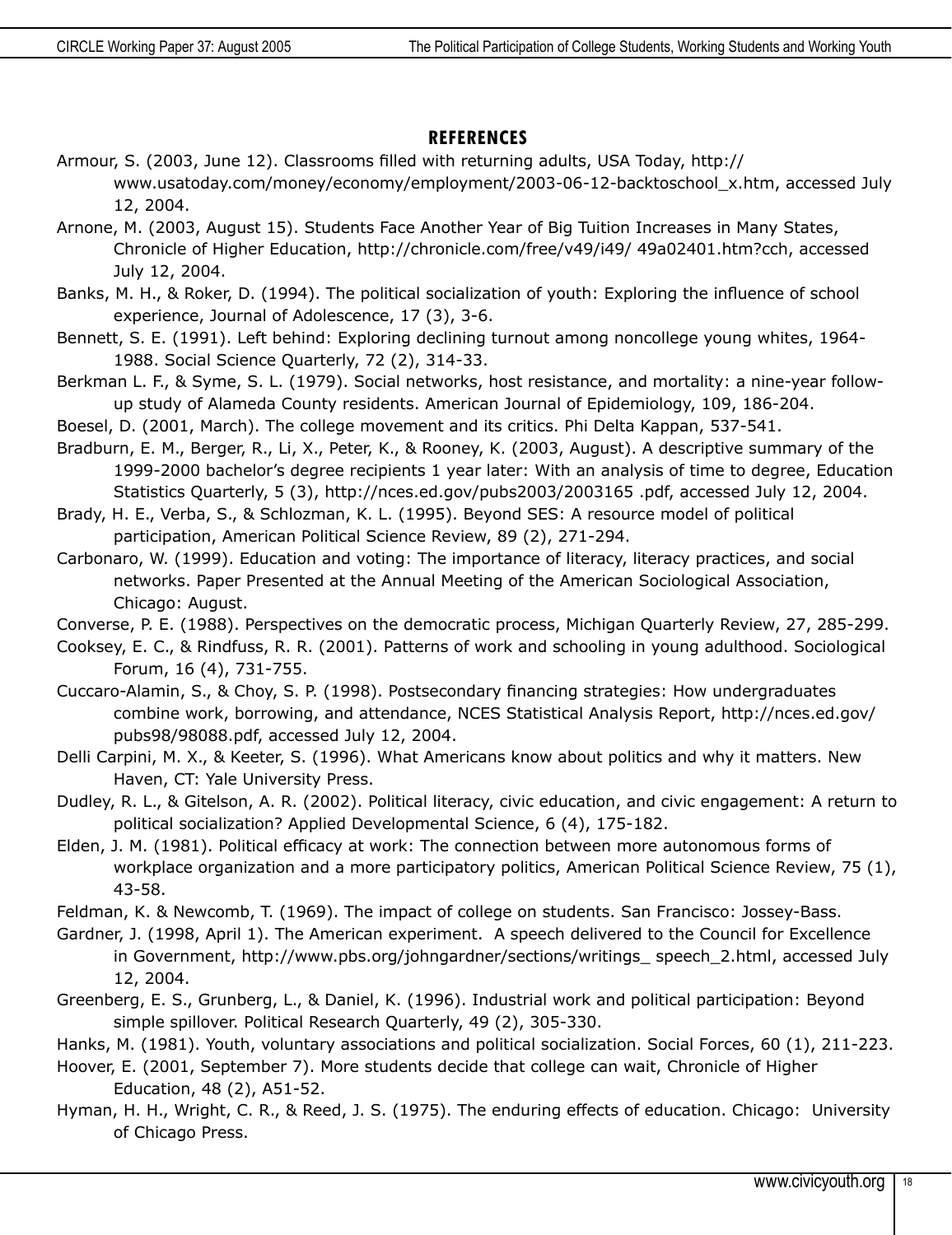Keeter, S., Zukin. C., Andolina, M., Jenkins, K. (2002). The civic and political health of the nation: A generational portrait. CIRCLE: The Center for Information & Research on Civic Learning and Engagement, http://www.puaf.umd.edu/CIRCLE/

research/products/Civic\_and\_Political\_Health.pdf, accessed on July 12, 2004.

- Kirlin, M. (2003, June). The role of civic skills in fostering civic engagement. CIRCLE: The Center for Information & Research on Civic Learning and Engagement, http://www.civicyouth.org/PopUps/ WorkingPapers/WP06Kirlin.pdf, accessed on July 12, 2004.
- Kodrzycki, Y. K. (2001). Migration of recent college graduates: Evidence from the national longitudinal survey of youth, New England Economic Review, 13-34.
- Lake, Snell Perry & Associates. (2002). Short-term impacts, long-term opportunities: the political and civic engagement of young adults in America. CIRCLE: University of Maryland, accessed on July 12, 2004.
- Leighley, J. E. (1995). Attitudes, opportunities and incentives: A field essay on political participation. Political Research Quarterly, 48 (1), 181-209.
- Lewis, L., Snow, K., Farris, E., and Levin, D. (1999). Distance education at postsecondary education institutions: 1997–98. NCES Statistical Analysis Report, http://nces.ed.gov/ pubs2000/ 2000013.pdf, accessed July 12, 2004.
- Lopez, M. H. & Kolaczkowski, J. P. (2003, February). Civic engagement among non-college attending 18- 25 year olds. CIRCLE: The Center for Information & Research on Civic Learning & Engagement, http://www.civicyouth.org/PopUps/non-college.pdf, accessed on July 12, 2004.
- Mann, S. (1996). What the survey of American college freshmen tells us about their interest in politics and political science. PS: Political Science and Politics, 32(2), 263-268.
- Newman, F. (2000, September/October). Saving higher education's soul. Change, 17-23.
- Nie, N., Junn, J., & Stehlik-Barry, K. (1996). Education and democratic citizenship in America. Chicago: University of Chicago Press.
- "Perceived impact of work on post-secondary learning," (2002). NCES Statistical Report, http:// nces.ed.gov/programs/coe/2002/section5/indicator37.asp, accessed July 12, 2004.
- Randinelli, T. (2001, September/October). Alternate Routes, Careers & Colleges, 22 (1), 42-46.
- Rosenstone, S., & Hansen, J. (1993). Mobilization, participation and democracy in America. New York: Macmillan Publishing Company.
- Straits, B. (1990) The social context of voter turnout. Public Opinion Quarterly, 54, 64-73.
- Strate, J., Parrish, C., Elder, C., & Ford, C. (1989). Life Span Civic Development and Voting Participation. American Political Science Review, 83(2), 443-464.
- Teixeira, R. A. (1992). The disappearing American voter. Washington, D.C.: Brookings Institution.
- The Tarrance Group. (1998). New millennium survey: American youth attitudes on politics, citizenship, government and voting. National Association of Secretaries of State, http:// www.stateofthevote.org/survey, accessed on July 12, 2004.
- Timpone, R. J. (1998). Ties that bind: Measurement, demographics and social connectedness, Political Behavior, 20 (1), 53-77.
- U.S. Department of Education (2002). "Fall enrollment in higher education" surveys; "Institutional characteristics of colleges and universities" surveys; and "Institutional characteristics" surveys. National Center for Education Statistics, Education Directory, Colleges and Universities; and Higher Education General Information Survey (HEGIS), http://nces.ed.gov/programs/digest/d02/tables/ dt243.asp, accessed July 12, 2004.
- Verba, S. Burns, N., & Schlozman, K. L. (2003). Unequal at the starting line: Creating participatory inequalities across generations and among groups, American Sociologist, 34, 45-60.
- Verba, S., & Nie, N. H. (1972). Participation in America. New York: Harper.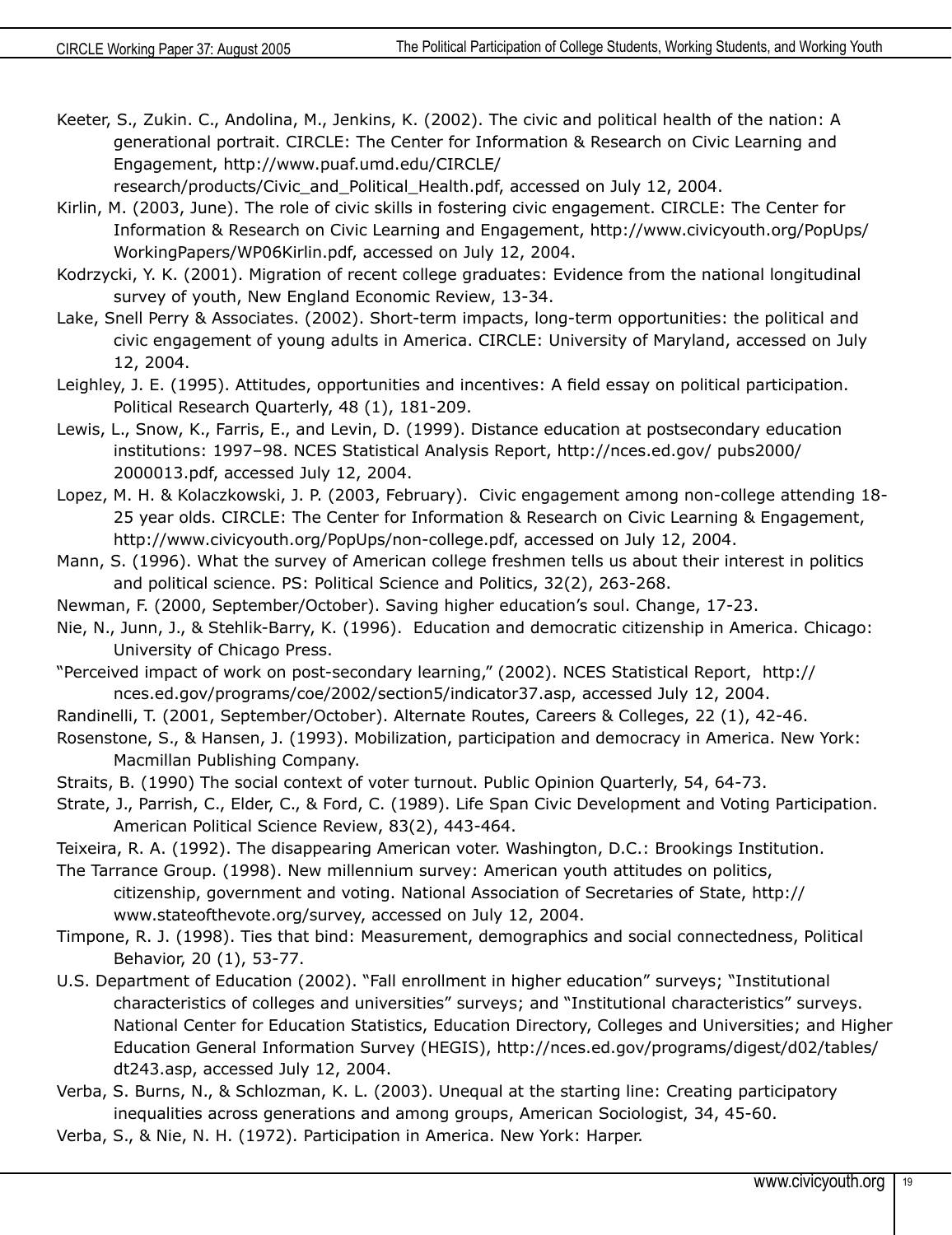Verba, S., Scholzman, K., & Brady, H. E. (1995). Voice and equality: Civic voluntarism in American politics. Cambridge, MA: Harvard University Press.

Wattenberg, M. (2002). Where have all the voters gone? Harvard: Harvard University Press.

Wolfinger, R. E., & Rosenstone, S. J. (1980). Who votes? New Haven: Yale University Press.

Woodward, J. L., & Roper, E. (1950). Political activity of American citizens. The American Political Science Review, 44 (4), 872-885.